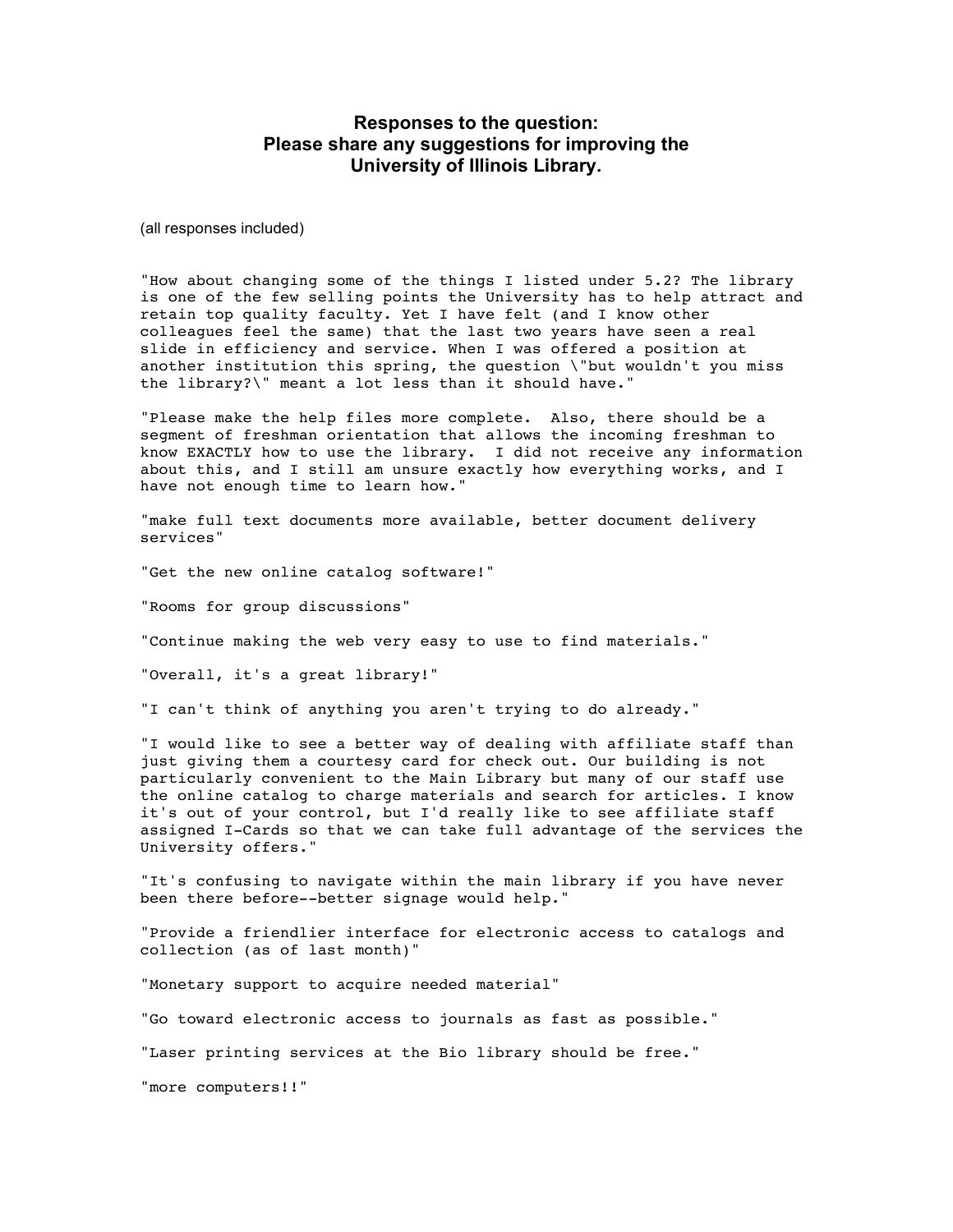"More classes on using the resources in the library and more people helping (willing to help you and give you their time and attention!!!) you with your problems and questions"

"clean up the Undergrad, it is dirty and unsightly"

"This last item affects few people but matters a lot to me: I would like a Dvorak keyboard option on the library computers."

"more detailed internet system. perhaps more availability to more journal articles on-line"

"Bring back the journal subscriptions that were canceled and add new ones. This is essential. Also keep Grainger and the other libraries noise free. I need to go to the library to get away from noise and distractions. Now the libraries are too noisy."

"I AM ALLERGIC TO MOLD, I HAVE AN ASMATHA ATTACK IF I AM IN THE PHYSICS LIBRARY FOR MORE THAN 2 MINUTES SO I HAVE TO HAVE A FRIEND PICK THINGS UP FOR ME. THE AIR QUALITY OF THE PHYSICS LIBRARY PROHIBITS ME FROM USING THIS PLACE AS A STUDY LOCATION WHICH IS VERY DISAPPOINTING FOR ME. THE GRAINGER LIBRARY HAS THE BEST AIR QUALITY BUT SADLY THIS PLACE HAS TURNED INTO A SOCIAL MEETING PLACE AND IS TOO CROWDED WITH PEOPLE THAT ARE JUST THERE TO TALK."

"I think that the Library should conduct computer/search training sessions. A lot of people do not know how to use them."

"Wish Grainger was open 24/7 all the time! :)"

"I still feel that the number of computer terminals to access in the library is not enough, especially in the hours of more demand."

"Improve the online catalog, make it more user friendly, especially for people who are computer illiterate."

"more books ...?"

"Availability of materials/good collections."

"Inability to bring coffee in the libraries, since I would prefer to study in libraries, but I can't study without my coffee!"

"get the web interface sorted!"

"The library was once great. It can be great again. It needs someone who cares about the collection."

"you should consider to extend the library hours"

"none"

"open library longer than now." "Need to be more print credit card machines"

"Increase the open hours to at least 6 p.m. for the Grainger library during intercessions. Have Saturday morning or Sunday PM open hours during intercession."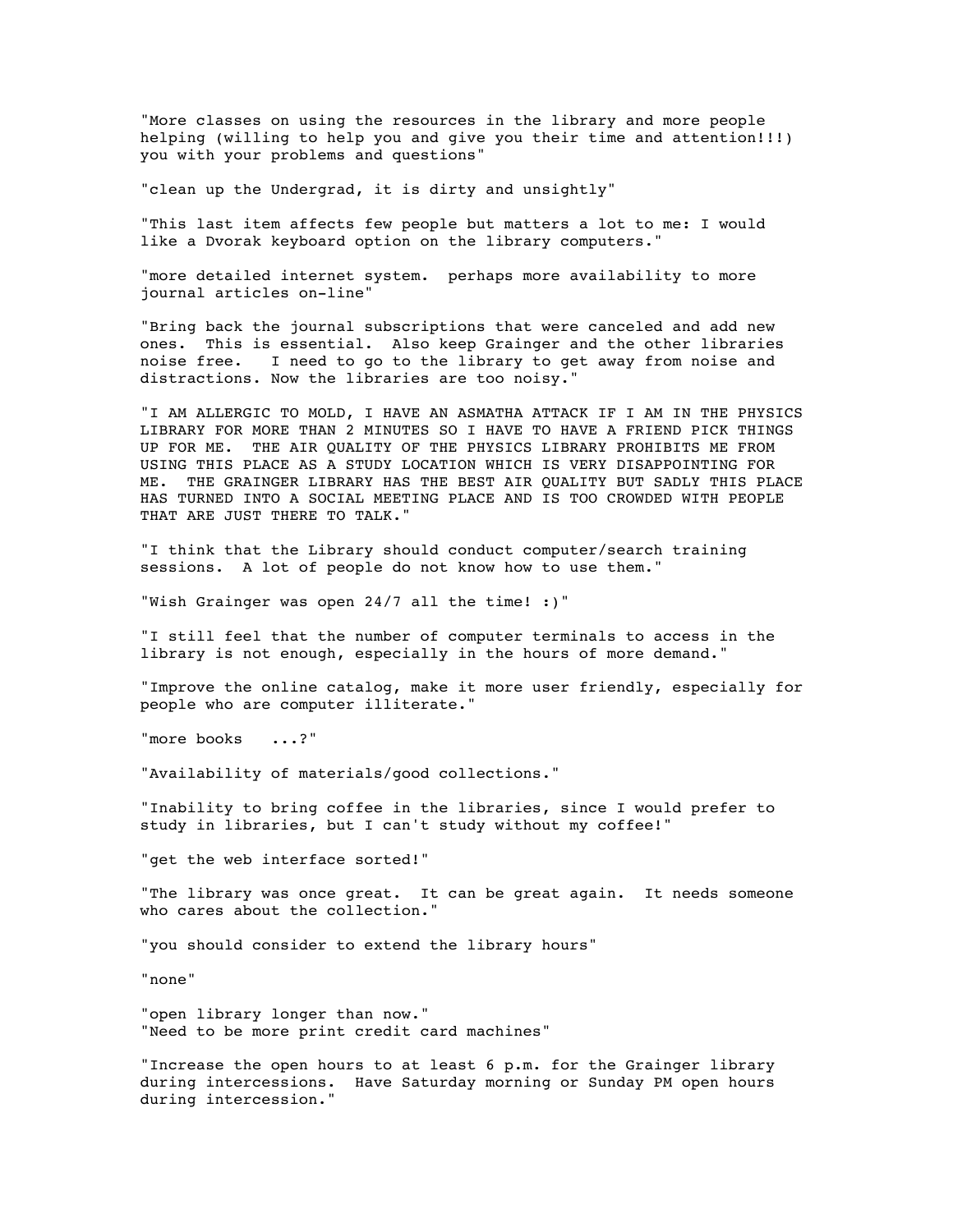"Also, on a personal note, Billboard should be received here. The Communications College here is Top 10 in the country and Billboard is the sound recording trade authority. If Variety is available, Billboard should be too. Drop Melody Maker and get Billboard if you have too."

"I think I've mentioned everything."

"Specifically graduate-oriented training for advanced searches and databases might be nice."

"Would it be possible to automate e-mailing borrowers when their books become overdue? That way I wouldn't have to guess, checking the online renewal every little while."

"update the old call numbers for ease of finding books...I looked up a call number for a book, but since the call numbers have been changed in the library, the librarians did not know what the correlation between the old call numbers and new locations were."

"None"

"Receiving books from the main stacks faster."

"You need to put more copy card machines, or at least have them spread out so that you don't have to walk very far in order to make copies if you run out of money on your card."

"Order more journals having to do with speech language pathology"

"Deliver the books from other library."

"Sometimes I can't find the book I want, lost or borrowed by others. I suggest the library keep one copy per book reserve. So, everybody can check that book or magazine in library."

"I believe that there should be a mandatory program that will teach the incoming students how to use the library. They already have to come for freshman orientation, so this might be a good time to try this."

 $" = "$ 

"Put everything on the web and provide training to all freshman."

"Sorry, can't think of big ideas but simply to take care of the simple things. Other than that I think that our library is great!"

"put some computers only for checking emails."

"food"

"It is clear to me that the librarians need to work more closely with the faculty on collection development. The librarians appear to be shooting in the dark when buying books. Sometimes hit, too often miss. Also, try to band all state libraries together to improve borrowing rights and coverage. Designate specific areas of responsibility so that every book is at least somewhere..."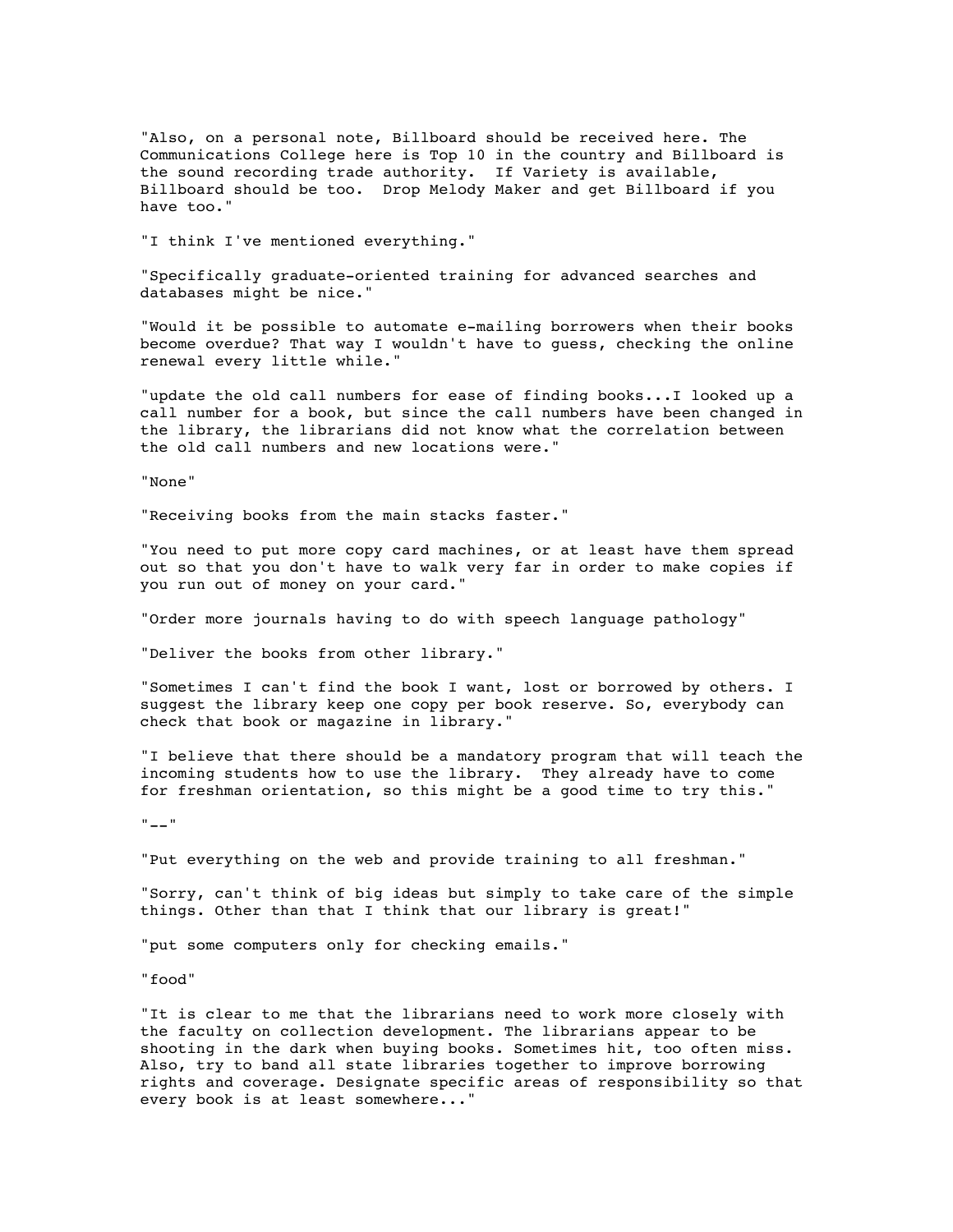"Put all reference books in the same place in the music library"

"Each Library should have at least ONE zip drive in a computer. In today's computers, students are constantly in need of higher disk storage and need the zip disks. In addition, where have all the color laser printers gone????? I searched for 30 mins to get one that was half way across campus with a zip drive. This is very important since people who use color printers for pictures require large disk storage space for that data intensive picture file."

"Need to buy more books."

"Make finding articles and other library materials easier to find."

"Lower the cost of printing in the Biology library, especially. Also, we need more computers in the libraries."

"More hours on weekends and more librarians on the weekends."

"extend the weekend hours"

"Staff libraries more fully -- Don't hesitate to -gasp-cut hours if necessary to do this....Value the service you provide by providing it well when you can rather than by providing it shoddily all the time! This could be a great library, but the test of greatness is not whether or not it is open at midnight on Saturday night...."

"Improving personal support services."

"Increase the hours on both weekdays and weekends. It should be around the clock or at least 20 hours a day."

"Let us return books through campus mail. Yes, returning to any library helps greatly."

"I have a Printing Services copy card that I would love to be able to use in the Education library. I get billed for what I copy, rather than having to put money on the card, like our student cards. A copier in the Ed. library that accepts Printing Services cards would make the time I spend at the library much, much easier." Heat, mustiness, general conditions of physical plant (ACES library is a lawsuit waiting to happen)."

"Improving the login interface to the online catalog and article databases would be a welcome improvement."

"I know funding is unavailable, but it seems to me that more personnel are needed at every level of operation."

"Get the web-based system up ASAP. Thanks for asking!:)"

"Patrol of the library by uniformed UIUC police periodically could help with the perception of safety. Post the way to contact library staff both physically and electronically when staff seems not to be available. Check on the maintenance and repair of copying machines and other devices more often. A line diagram to help guide patrons to the location of back up equipment would help. Lighting levels are generally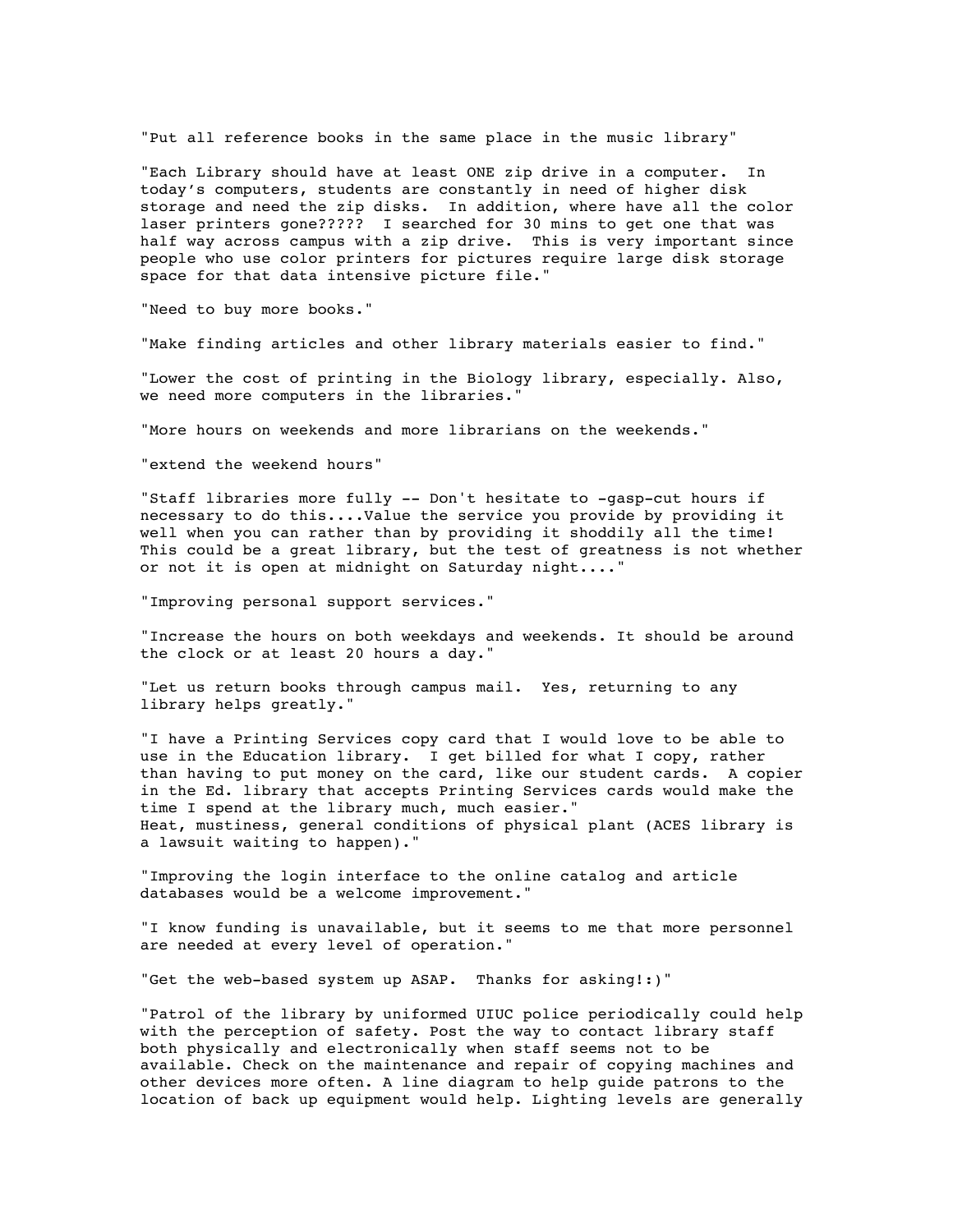good; however, there are some \"dark\" spots. Some of the moveable stacks seemed to not work; please provide access to staff via a house phone for help. Please continue posting of hours of operation via all available media. Please continue to post prominently library maps and departmental library locations."

"Instruction on the new system have been very poor. Yes, you have held classes, but only at the library. There are no adequate online instructions. Again, it makes no sense for patrons to be able to use and online system, only to force them to leave the comfort of their offices to learn to use that system. Get adequate instructions for both the web-based and the telnet-based online catalogs online as a tutorial. Either that, or bring back the old system. At least IT WORKED!"

"More public education about using services"

"Consider hiring more people for the main stacks, both to work at the circulation desk and to reshelf books/maintain the collection. Parts of the main stacks are sadly unattended, and the staff seems to have more work than can be managed."

"Some standardization of the departmental library homepages might be helpful. Some library homepages provide extensive information about their subjects and the resources available, while others just provide basic information like the library hours and location."

"it would be nice to be able to have a directory for just the university instead of all over"

"Increase multi media collection" "Make full text articles etc available electronically at low/no cost. (downloadable)"

"More service hours on weekends"

"Really would like the main library and its departmental libraries to open earlier."

"Greater ease of collaboration between libraries."

"Expand the hours for the reference librarians and the government documents librarian."

"Put all resources into electronic access to collections and other materials"

"I am anxious for the web-based catalogue!"

"increase acquisition of books and journals"

"Purchase new titles."

"Fix the telnet search system---or get web based system up and running, without the problems of the other system!! And add some security for our id numbers, please."

"There needs to be seminars on how to use the library"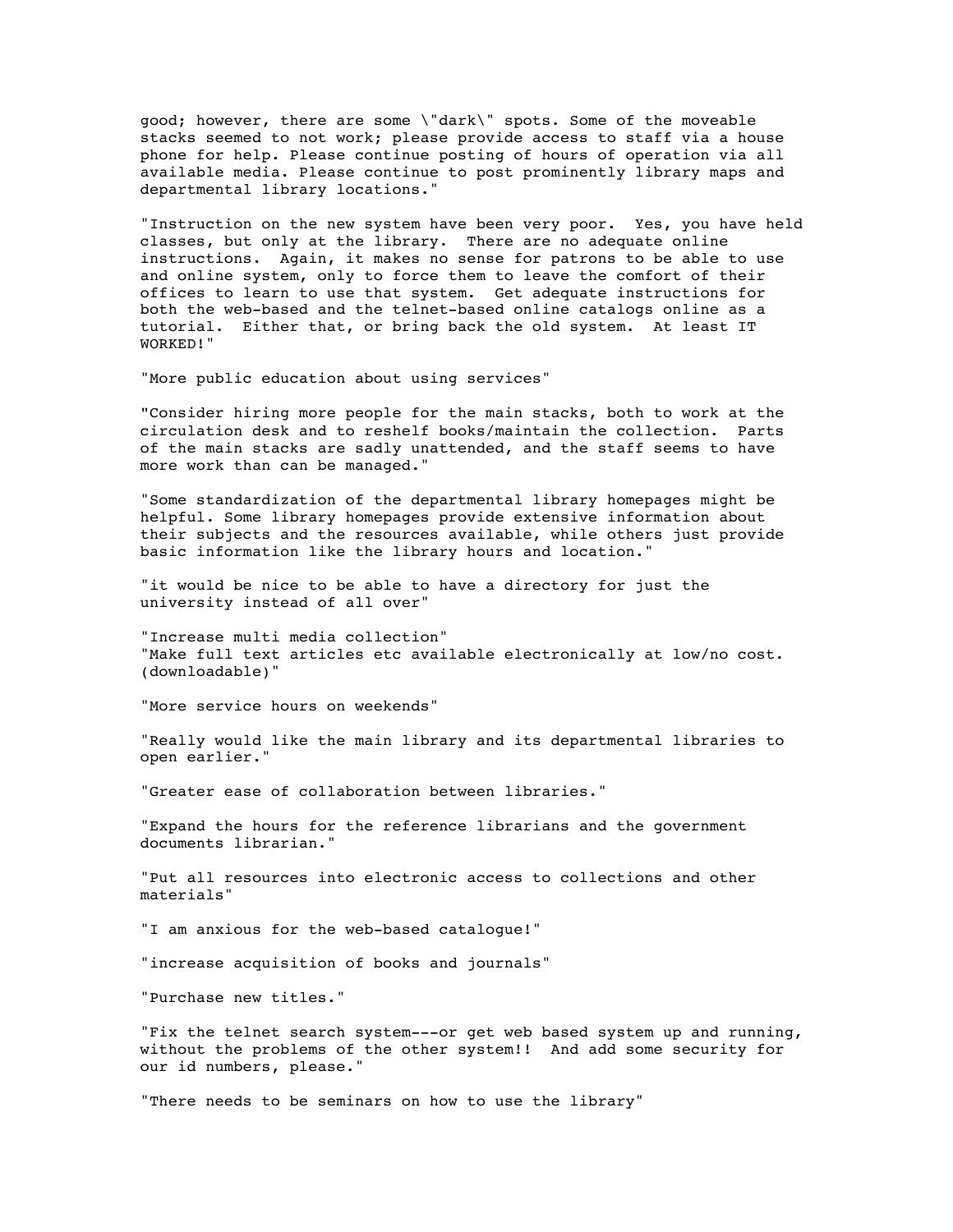"Open earlier on the weekends. For those of us who work AND go to school, the weekends provide precious study time."

"Work with the Campus Mail Service to allow us to mail books BACK to the sending library. [They should be reminded that they ARE a SERVICE!] Because they don't allow that, I bring the books to the library nearest me and then I run the risk that the book gets misplaced or even lost. Then I'm at risk!"

"To improve the circulation of documents updatedly and broadly. The accessibility of related documents is important to scientific research. Although UIUC has plenty of collections, some of journals (on biological area) are still unavailable. I know it is impossible to collect all publications, but please at least improve the availability and efficiency of inter-library loan and photocopy request, or increase the accessibility of electronic full-text articles."

"Well, a better card catalog would help, but barring that--more information to patrons is important--whether better signage & maps or WebPages or ads in the DI or a \"greeter" like at ...something needs to be done. A Security presence would be nice--make patrons feel safer. And preserving your collections is perhaps one of your biggest challenges."

"Consider reducing print costs" "More copiers that work."

"It would be helpful if the material the Education library has in storage was marked that way on the computer instead of in the shelf list."

"make sure that all staff know basics of printing, copying, and computer work."

"Fix computer access."

"web interface to library critical and needs to be better conceived"

"Make the on-line catalogue more user-friendly and time efficient. Catalogue all the materials under one system--right now, they use both Dewey and Library of Congress"

"Get more copies of heavily used materials!"

"I'm a transfer student from another Big Ten university, and I'm used to being able to go into the stacks, even though I'm an Undergrad. I think that it ought to be easier for Undergrad to gain access to the stacks. Some of us are doing real research!"

"Please try to maintain print and electronic collections. Please do not drop any journal subscriptions if they are available only in paper format."

"electronic full-text should be a priority. a minor but nagging point- you should be able to reduce on all the copiers in the library - it's a waste of paper, time, money & storage space when copying a journal article to have to do one page at a time. if we as a campus are trying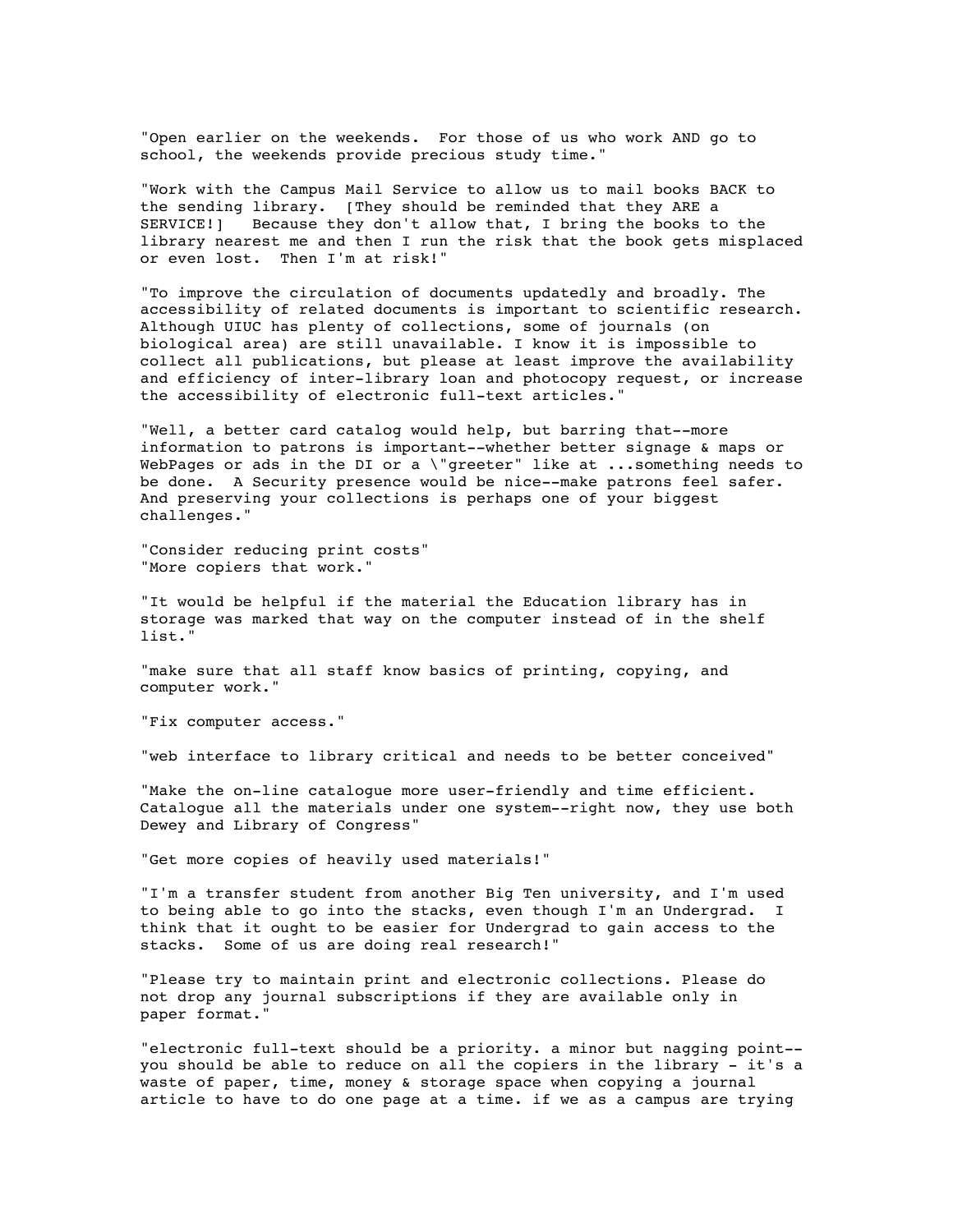to be environmentally conscious, we should be trying to use as little paper as possible."

"None"

"Overall, I really like the library system of UIUC. Maybe, in ILLINET, the search option can be developed with more detail."

"Don't cut the new book budget."

"More works online. This will decrease the problem of multiple people wanting the same works."

"I think that those in charge of the library should spend less time worrying about how big the library is and start working on making it user-friendly. Of course we have a zillion books there, no one is ever able to find one to actually check out!"

"Put more money into the collections."

"See 5.2" "periodicals section needs to be shelf read more often!!!!!"

"like to see duplicate of books...especially reference material."

"Staff, including students and part time staff who often man the libraries at night, should always have the reserve readings shelved correctly, and accessible. This is not always the case; many items are often not on file or cannot be located, even though they have been placed on reserve."

"Please take care of building maintenance promptly."

"Please renovate and re-furnish the Biology library. (see above response)"

"Get DLA, a working web interface, with \_more\_ options than the telnet interface, not less."

"Go back to free dot matrix print out"

"Interlibrary loan takes way too long."

"Speed up the interlibrary loan deliveries."

"improve online catalog, lots of bugs, slow"

"Electronize materials if possible."

"Please, please, please work on the online catalog, and make it as good as it was two years ago."

"Improve some of the DRA problems."

"no idea"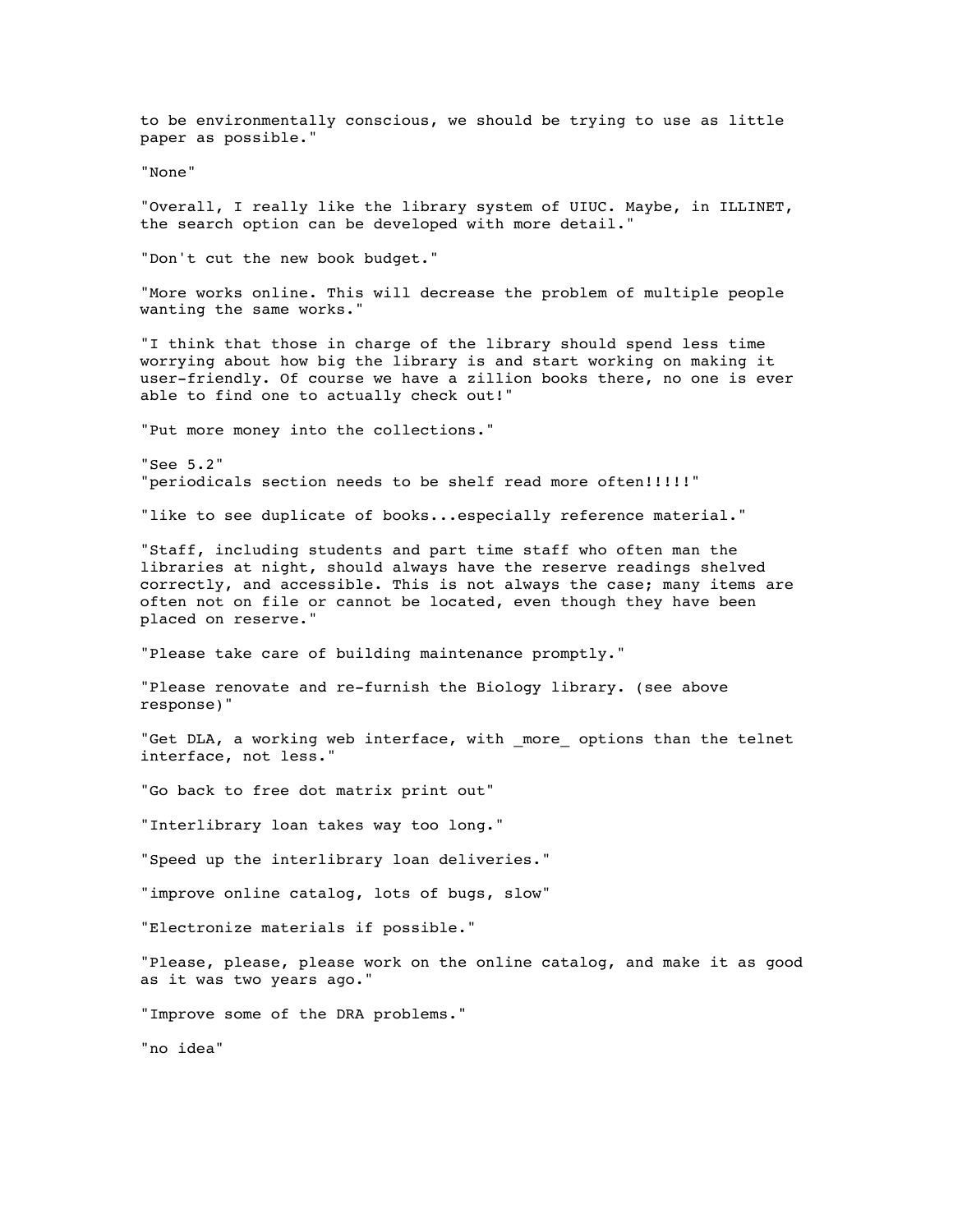"I do not know anything about the library or the resources I have browsed the web for finding researchers doing research relevant to my topic."

"FIX WEBPAGE PROBLEM"

"More timely cataloging of recently acquire materials, if we have paid for it- it should be accessible to the patron. Make interlibrary loan a more straightforward process for the user (too many options of where to go for ILL materials, ILL webpage is confusing, staff not very public oriented.) Oh, and do the impossible and have UIC materials display in our catalog!"

"Fix deficient lighting, and get a faster, larger server for the library web pages."

"The current status of the online catalog (at least in telnet form). It makes searching for library materials rather difficult and time consuming. Hopefully the new web interface will improve this."

"As stated above, improve the online catalog--showing call numbers and maybe UIUC library location on the results page would be nice. Also, being able to limit to items on campus."

"Give a lot of training to your staff to treat people with RESPECT. Avoid the nonsense regulations: if you put in an electronic alarm, you don't have to inspect people's belongings like delinquents (this is for the people at the Circulation Bookstacks). The same is applied at the Undergraduate library which looks like a police camp!!! Reshelving books is a priority because many of the problems concerning fines come from your inability to reshelve books!!"

"Increase access to electronic journals in all subject disciplines."

"-Invest more in the acquisition of new books -do not fine graduate students for late books -the staff has to become more organized - I do not want to be scared every time I return a book that I will be charged for a lost book later on because the library staff has misplaced it."

"I would update the Ag library's reference center - collection of Ag journals and most recent books in print."

"Need to have a way to restrict an Illinet search to only journals."

"Keep up the good work. A big thanks to the staff of the libraries for helping me so many times when I really wanted some material urgently."

"Increase Friday and Saturday hours in the evening."

"increase holiday hours...that's when grad students work! and increase Saturday hours!"

"security and more space"

"Overall, there's nothing that have to be changed about the library services."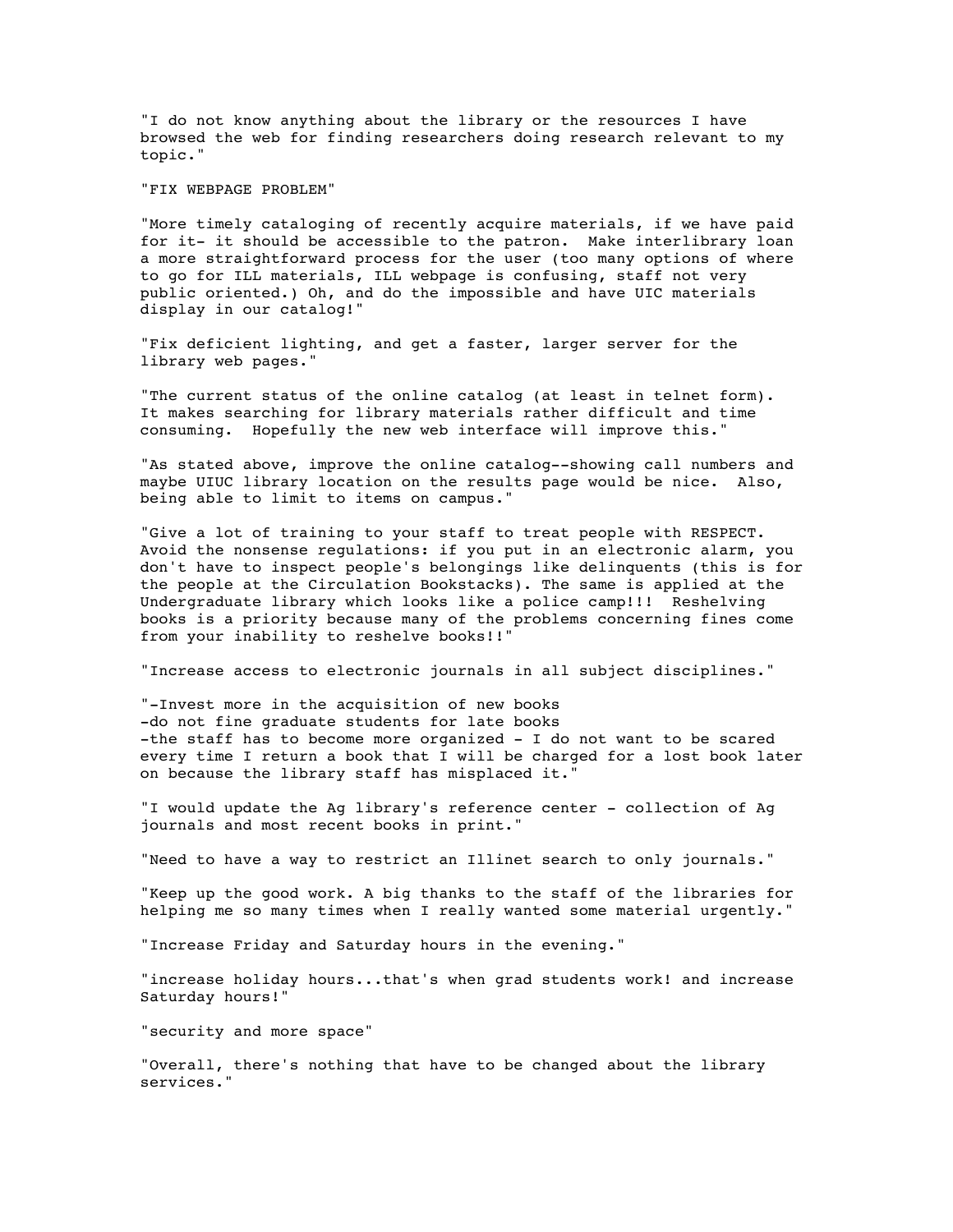"Remedy Things I don't like."

"Connect the health sciences library to the online catalog. Many times when I look for a journal, my citation has only half the journal title (J of Gen Hum). I wish the catalog would be able to resolve this, since I can't resolve these abbreviations myself and don't find the journal I am looking for. More user-friendliness of the library system would be great. IT takes a while to get used to it. some lib staff at the information desk were not aware of the electronic journal requests and I had some problems there. Refreshers for all the lib staff should be required to ensure that frustration levels are low:)"

"Have training sessions on how to use the system and how to do searches easily and quickly."

"Make copy machines easier to use and update the books"

"keep getting books, like libraries do. Don't go entirely to a web/graphical/slow interface. Some of us really prefer command line interfaces."

"friendly staff/better training"

"On line access to journals, ability to print materials from on line sources would be useful."

"Some of the libraries are really noisy because of the way the activity in them is configured. There should be silent areas because there are some people with attention deficit disorder who cannot concentrate with talking and keyboard noise."

"Make it as user-friendly as possible for remote users."

"Doing surveys like this I think is a great start! Way to go! I am impressed!"

"More library hours on Saturday"

"Better interlibrary loan system."

"1) pay staff/students more. Get better quality people in there to help. It actually ends up wasting me time trying to get reference help. 2) Clarify the links to the online journals!!!!! Most journals are available with all articles online from '97, but it is damn hard to find the links to them. Going through physics on the web sometimes helps but Grainger has NO MASTER LIST. It is ridiculous!!! These are out there and already available to all of us, they just need to update/collect the links and put them in a place where we can find them.

3) you should be able to TAKE OUT A CD at the music library overnight to listen to/work with in your own home. Just overnight. It would help a LOT."

"Better reshelving of books in all libraries would be much appreciated. The telnet catalog indicates that books are charged, but if it also related when the charged book was due would be a great help."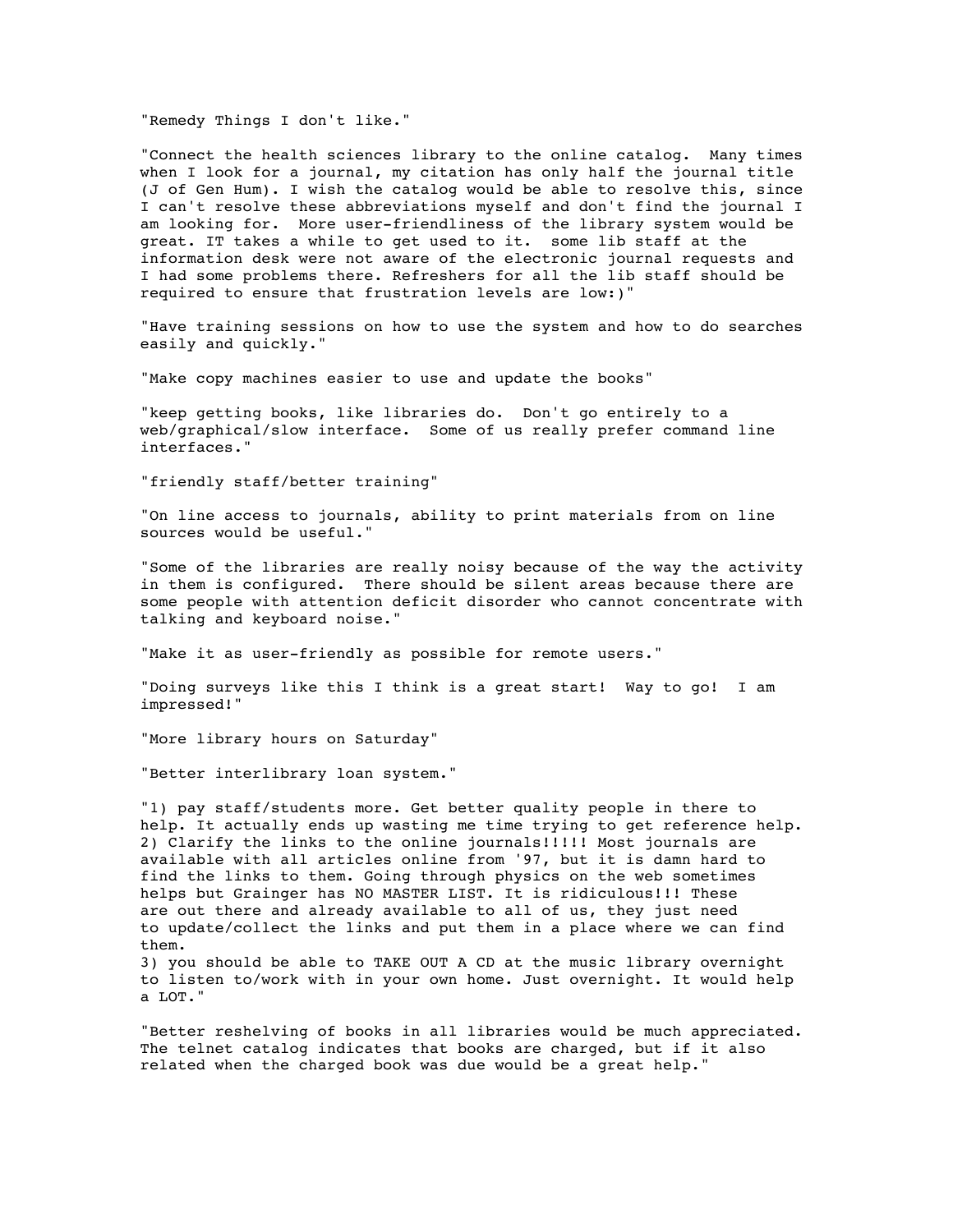"Don't have any printing services go to the graphic services printers. Get rid of all Macintosh computers. They are obsolete and students should be trained to use PC's. All companies use PC's."

"Add department photocopy machines (which accept department copy cards) similar to the ones kept at the back of the circulation counters in Grainger in other libraries."

"See above."

"It is a hassle to search through all of the other libraries in the state to see if a collection is on-campus. The system should be sensitive to the location of the user. For a UIUC user, UIUC collections should appear 1st."

"add more computers"

"Tell the Provost and powers that be not to let our collections get neglected in budget cuts!! Our library is the primary reason many grad students and faculty come here. It sure ain't the scenery!"

"Need more group study rooms"

"Open earlier on Sunday?"

"1) Library employees at technical libraries should at least know a little bit about technical things. 2) Re-number all of the books to conform to a rational system. All the books on a certain subject should be TOGATHER.

3) The layout of books at Grainger is so irrational it's terrible. Books relevant to Materials Science are on the Third Floor, and in the basement. Could they possibly be farther away from each other?

4) I have never ever ever been to Grainger and found a single quiet place to study. At least make a certain floor into a \"Designated Quiet Area\" for people who actually like to study quietly. 5) Grainger needs more (and better) copy machines adjacent to the

current periodicals.

"Put book return boxes at all of the residence halls"

"Consolidate the departmental libraries into larger collections and put them into a proper library building. Have uniform open and close times. Increase user education. Create a centralized administrative structure. And design a centralized webpage system that is logical, and easy to navigate WITHOUT benefit of explanation."

"Later hours, especially in the Reference section."

"Please consider building a new building where small libraries, like the city planning library can have more space and maybe they will be better able to keep track of their material. They seem to have quite a bit of material missing. When a Professor tells you something is there, the librarian will say it is not. And even if they know about the source, they can't find it, because it was never returned and they act like they didn't know."

"I think they should provide classes for learning the system all semester. I remember them only being offered in the beginning of this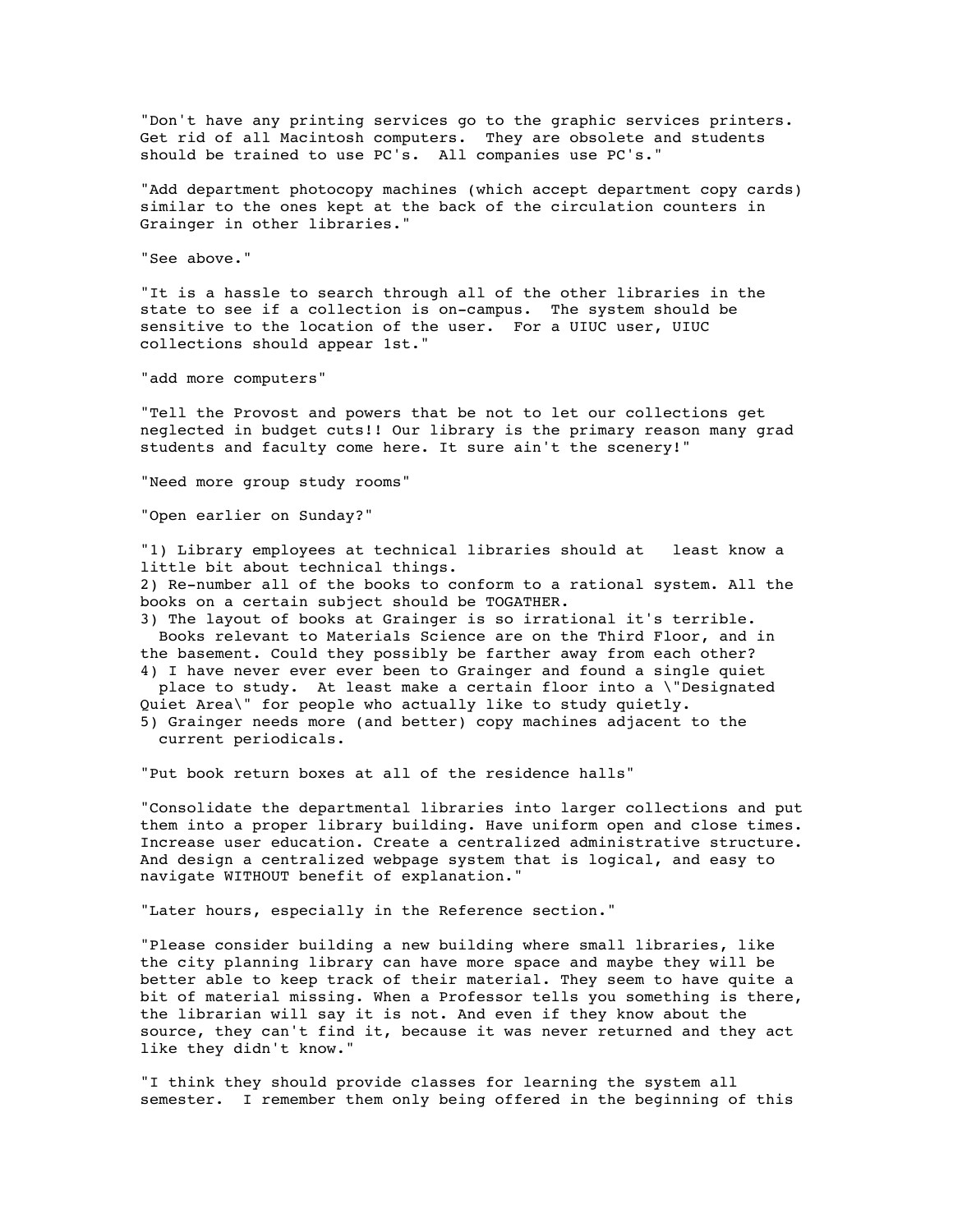semester. Students are left to fend for themselves to figure it out. I wish it were user-friendlier. Xeroxing is very expensive and can add up. It would be more useful if more course materials, more full text articles were on the computer. It would save time and money."

"I wish undergraduates could go into stacks themselves. It is very frustrating not being able to, especially junior and senior year when a lot of research papers are required. I find it frustrating that I can only request four items at at time and many times I find when I go to pick them up, they could not be located. I would rather be able to go look for them myself. That would be more convenient and save time. The university is such a technologically up to date school. I really think they need to provide more useful things on the computers, such as reserve course materials, and more full text journal articles."

"more careful reshelving especially in the Stax; better help from ILL when materials not available here."

"completely overhaul the online user access"

"Free beer"

"Later hours on the weekend would be nice, not all the libraries, but maybe Grainger. There are literally no place to study late here on campus (on sat and Fri. night)."

"Late opening hours on weekends."

"Keep up the good work with providing up to date computer technology to U of I students, employees, and staff."

"none"

"It would be really helpful to have class reserves available online."

"have the separate libraries like the English library open until midnight as well"

"Music Library hours 7-11"

"post up more full text documents"

"(see my comments to 5.2)"

"I can always find what I'm looking for. It may take me awhile but if I'm persistent and ask for help I usually have no complaints."

"Just having the staff help out as much as possible, and being there to answer even the silliest of questions."

"The libraries need to hire more educated staff, who know more about the system, or they need to train their employees better so that they are more suited to answer questions and help patrons."

"Have more computers to use."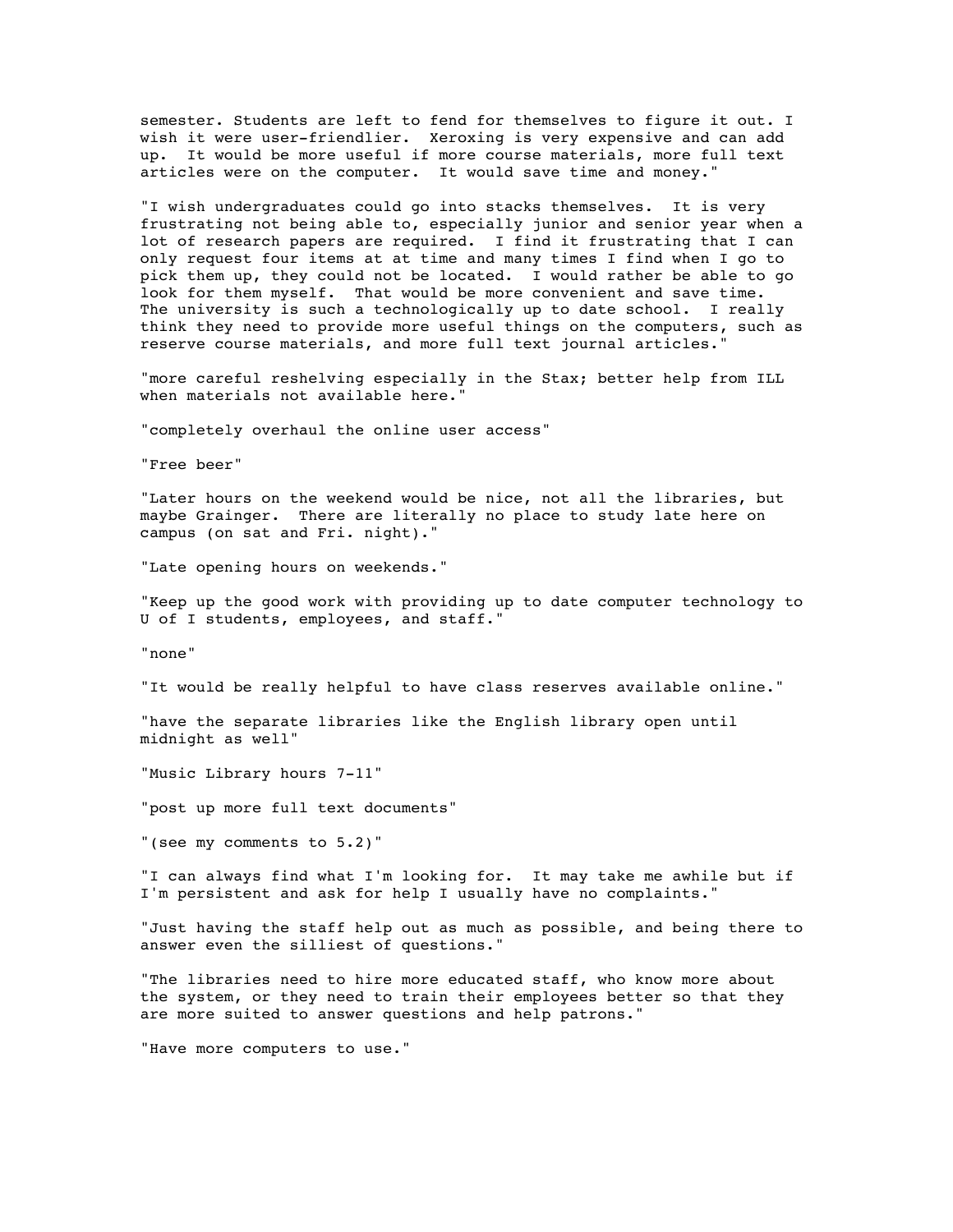"Improve the interlibrary loan services. I don't think students should have to wait more than three weeks for a book or article unless there are unusual circumstances."

"Expand departmental libraries. Increase periodical subscriptions! Train student librarians more thoroughly. Improve reliability of web interface. House collections together. Update climate control in stacks to preserve collections. Improve completeness and accuracy of catalog."

"I think what will improve the library is longer hours of operation, free laser printing, and more computer access. Sometimes it takes a while to get a computer when all you want to do is look at something real quick."

"Longer hours and free printing seem to be the best ways to improve."

"Somehow make it more difficult for theft of private property and the destruction of library materials to take place. Security that is known is always a deterrent to crime."

"Make the catalogs easier to use from home."

"Overall, I think the library system is really helpful and wellorganized - sometimes people just get frustrated using it because they are pressured for time and often specific resources."

"Continue with the electronic avenue."

"Not much I can say, the library is doing well, just needs some time to finish the web pages, but that isn't something I can really suggest the University does, because it already is..."

"Please try to reinstate delivery of materials to campus addresses."

"None"

"Maintain journal we get and increase other print materials (i.e. books)"

"Make the online system more user friendly. Make explanations of how to use the system easier to understand for none computer literate people."

"Keep it up. The work done so far is super and I congratulate you for doing a fine, great job."

"Make the web pages more clear. Many times students will have to go through many links to get to what they need, which is confusing in itself. Also, it's not always clear what links will lead you where you need to go."

"Have a staff member check the operation of computers and photocopiers on a daily basis, if that is not already done. Renovate the chemistry library. It's cramped."

"Improve the quality of the study areas in the Undergrad Library."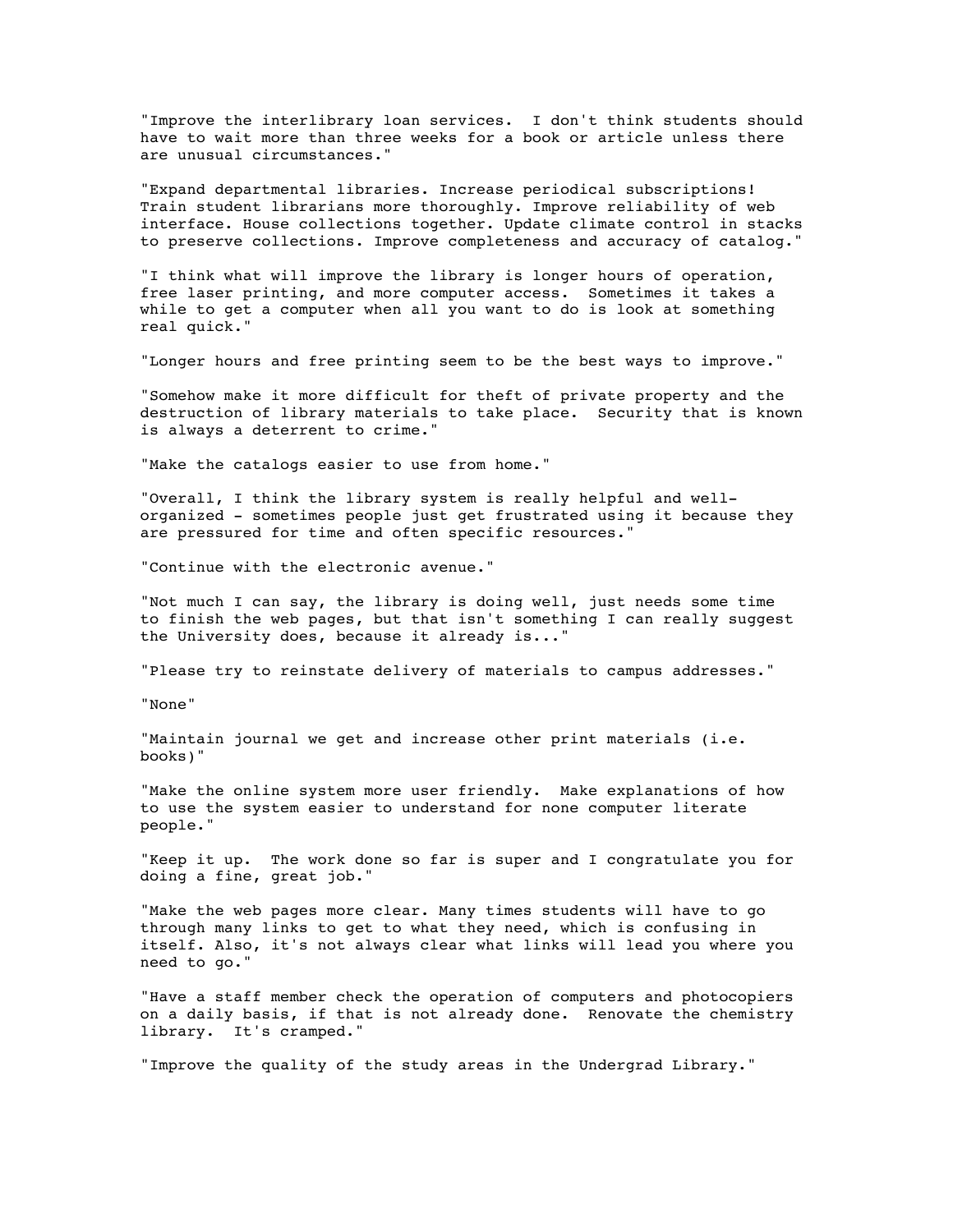"The magazines need to be made more secure. It seems as if every time I need a particular article, someone has ripped it out."

"Better employee training; easier access of on-line book search."

"Keep working on the usefulness of Ovid."

"Online catalog still confusing."

"Better quiet individual study areas for graduate students in the main stacks. More accurate shelving."

"There needs to be a lot more full-text journal articles on-line."

"1. Keep up the print collections (though work with other libraries to put pressure on the European publishers rip off journal prices) 2. Not only keep up with the electronic revolution but be a leader (if you don't that high ranking is going down down). 3. Produce a world class electronic catalog interface! (or at least don't embarrass us)"

"the music library needs to be updated both physically and probably in the collection and resources dept. as well"

"Make the Web interface of online catalog workable as soon as possible."

"Overall, I am completely satisfied with the University of Illinois Library."

"ONLY PEOPLE FLUENT IN ENGLISH-BOTH READING AND SPEAKING-BE IN A POSITION WHERE THEY MUST COMMUNICATE ON THE PHONE WITH OTHER DEPARTMENTS. MORE TRAINING!!!!!!!!!!!!!!!THIS IS VERY IMPORTANT. EVEN IF A DEPARTMENT HAVE BEEN IN EXISTANCE FOR YEARS, NEW PEOPLE HAVE BEEN HIRED AND PROCEDURES CHANGE. !!EVERYONE!! NEEDS UPDATED TRAINING ON A REGULAR BASES. SOMETIMES IT IS GOOD TO BE ABLE TO TALK TO THE PERSONS FACE TO FACE IN A MEETING INSTEAD OF ON THE PHONE. IT HELPS TO ELIMINATE TIME CONSUMING PROBLEMS WITH MANY DIFFERENT INDIVIDUALS/ LIBRARIES AT ONE TIME JUST BY GOING OVER PROCEDURES."

"Keep working on the web-based search engine. it looks really good right now, and will be phenomenal when it is fully functional--great job!"

"Obtain printers for the stacks, go back to the old computer system."

"the eastern stacks should be cleaned and better lighting should be installed"

"Change the online catalog"

"Do you have a book review web page? If you don't, make it. Ask profs to recommend a good book for students to read."

"Get a better online catalog."

"Get more new and updated books and erase all the old files of books that are missing"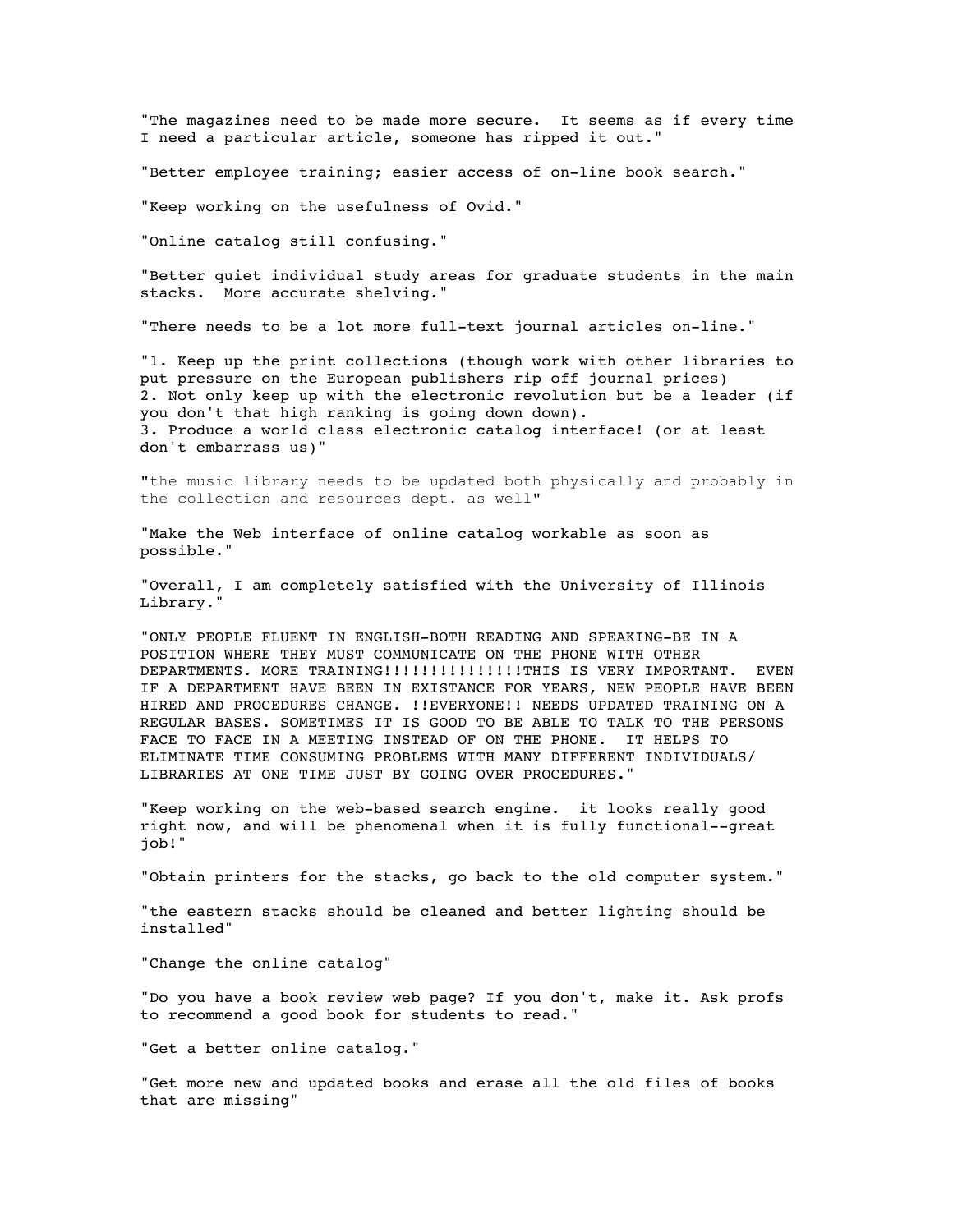"Better access to CD-ROM databases online--I, for example, use Anthropology Literature CD-ROM in the Ed Library and the Latin American Studies CD-ROM in the ref library. It'd be nice to be able to access those on-line. The number of dbases on CD-ROM should also be increased

"The capacity in terms of resources(books,articles, journals..etc) as it is the third largest in the country."

"Trying to find the materials upstairs in the main library is difficult and scary which most of the time keeps me away from going there to search myself. Also, there should be more strict security system in order not to let people steal or damage the library materials, many times I was looking for an article in lets say the Economist magazine I was frustrated to see that particular page had been torn by someone. Another thing is sometimes you can not find the books where they are supposed to be and in some cases the library personnel also could not locate it."

"scrutinize the qualification of some of the librarians"

"Get a much larger budget and spend more money on acquisition of books."

"This library is one of the country's most extensive collections. I feel very privileged to have access to such an extensive collection while working on my degree. Any improvements would only enhance the system, but I have no suggestions at this time."

"Increase number of computers in social science library."

"My suggestions are included in the above sections. To reiterate a few, please try to get the Health Sciences Library in telnet, and get rid of \"Additional Information\" and \"Acquisitions". Also, faster laser printers, free of charge to graduates and faculty, and more printers."

"have the undergrad (or some library) be open really late, or possibly 24 hours, so that students on campus can have a safe quiet place to study at any time. While the library may not be used a whole lot late at night, the students need later study hours as the semester progresses, because they may not have anywhere else to study"

"improve lighting"

"(1) Increase video collection. (2) Better train student workers."

"You have to do something about the new catalog. It's a disgrace. It's slow, unreliable, clumsy."

"If you can extent the hours on Saturday and maybe extent 1:00 A.M everyday of the week would be great. Also, the laser printers should be free like before."

"Finish the web interface, expand the chemistry library just to provide more room."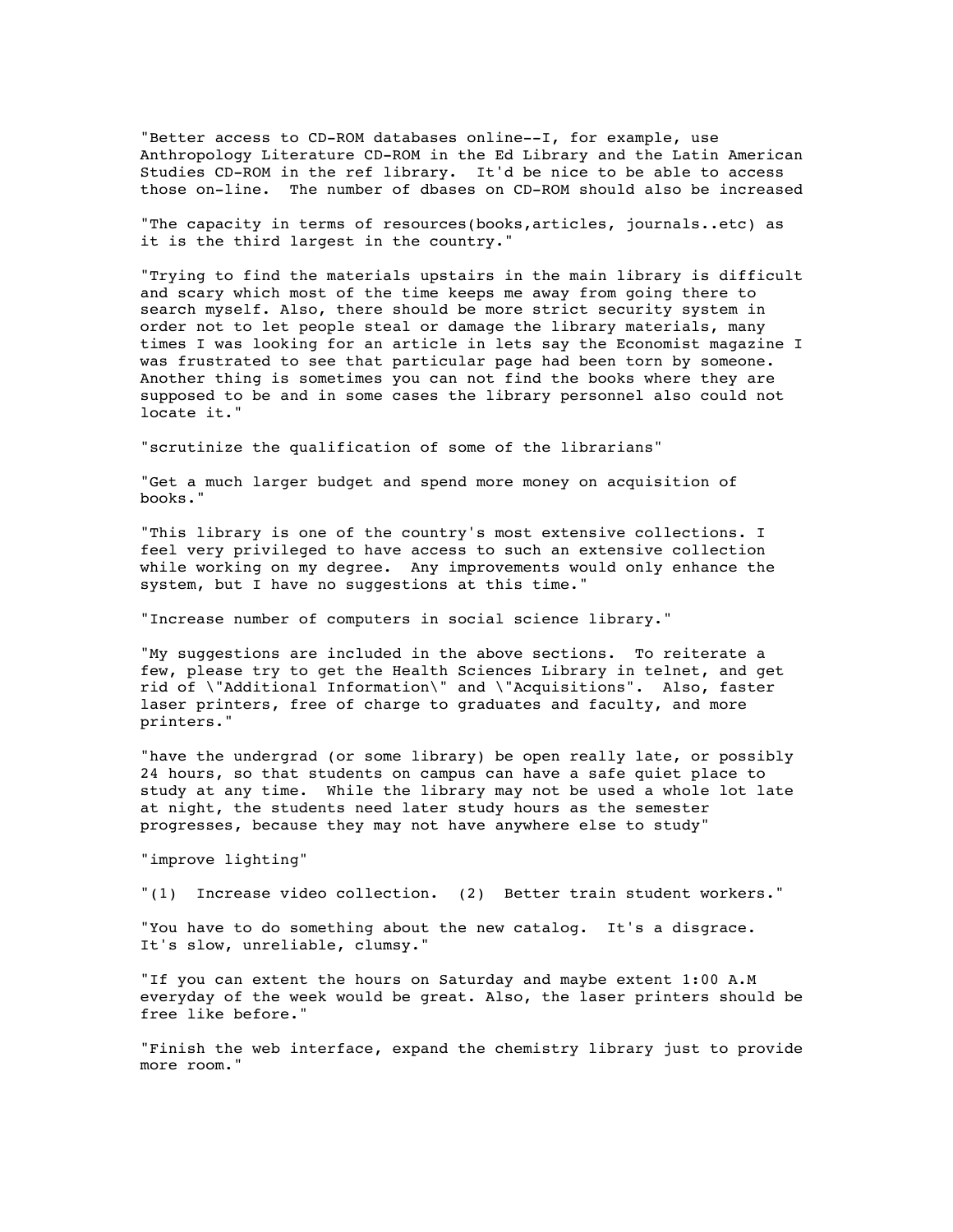"Library hours should be increased starting at midterms until the end of the semester. It would be nice if the library was opened later than 5pm in the summer to accommodate those students who work most of the day and can only make time to attend class. I think library hours should be Mon.-Fri, 8am-9pm for the summer sessions."

"More copies that can copy two pages at once"

"get rid of the head librarian and get a new online system"

"more stuff online"

"A revival? Seriously, I don't quite know how to address the morale problem, root of the ennui and sloppiness. I once suggested getting depts. Involved: I'm sure faculty and grad students would volunteer to spend a Saturday reading the shelves, reshelving the materials they use. How long has it been since all the shelves were read? As an ongoing project it would never get finished, but if you involved the people who use those books on a volunteer basis, you could accomplish more than just reading shelves...you could build a better relationship between library staff & constituencies, find lost books, save money, have a lot of fun, and have the entire collection tidy within a short time.

"The library might want to offer sessions that would inform patrons on the services available and how to use them. (If this type of session is already offered, it should probably be 'advertised' more widely.)"

"More money for library instead of football"

"The wide selection of books and journals that it has and the ability to get materials that are not at U of I."

"Gateway!!"

"I notice that some rather old books in the stacks are deteriorating badly. They should either be preserved somehow, or scanned and stored on CD-ROM or otherwise digitized, so they won't be forever lost. Also, the older stacks could use some renovation. I think the new longer loan periods for grad students are overly generous, and will cause problems for others wanting books that are checked out for months at a time."

"Get materials on the web."

"I think there should be more electronic full text journals available. Also, the libraries should be open longer on weekends."

"Everything is great so far. Please keep up the good work."

"Acquire as many recent books as possible."

"Make University Printing Service Copy Card usable at more libraries/machines."

"I think the Library at the U of I is Great!"

"Find some way to enhance book shelving technology"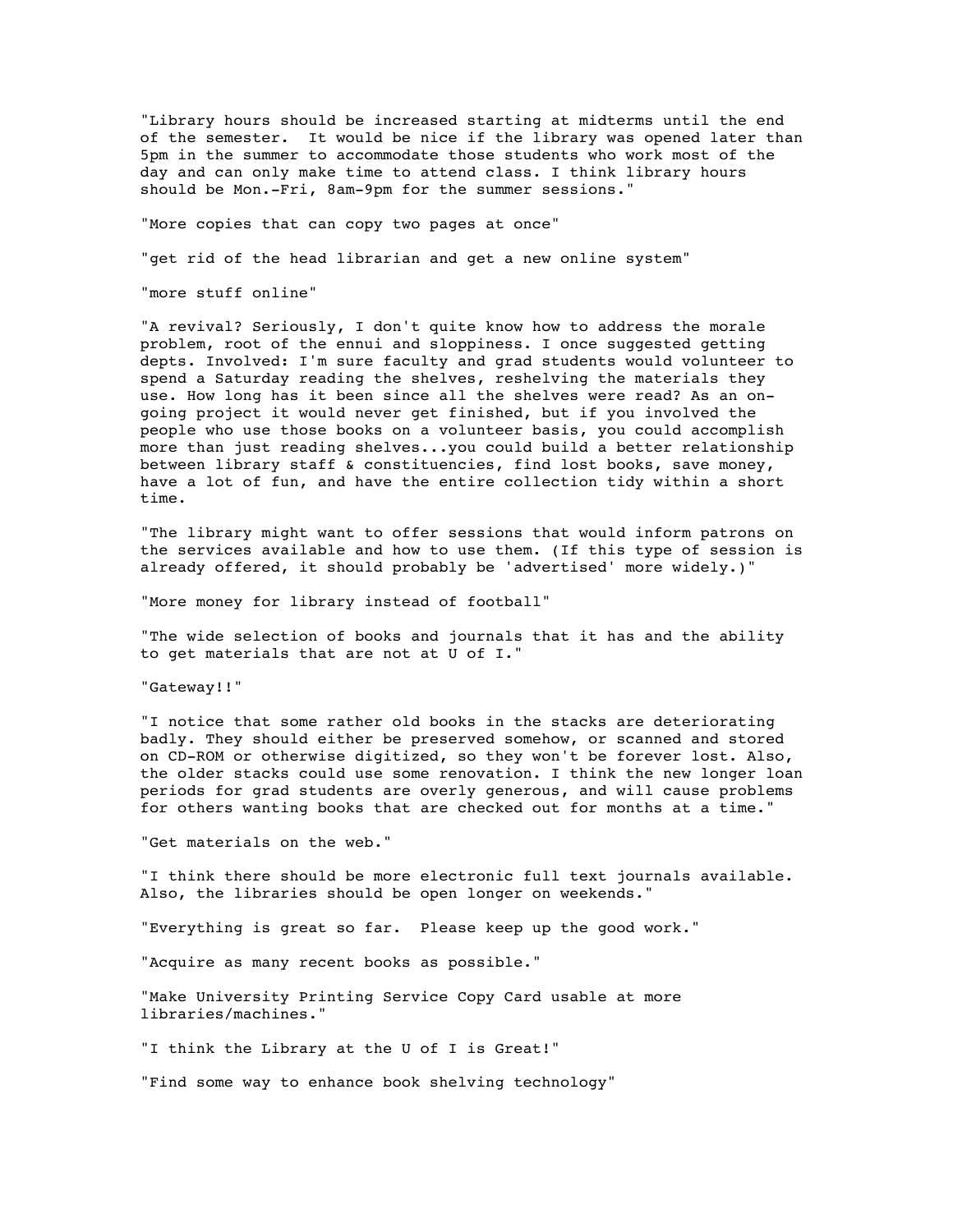"It would be nice to have some cushioned chairs or sofas."

"Repaint the West End of the Grainger library. That pink is ugly. Get some newer furniture for the undergrad."

"make bigger"

"add more computers, more group study areas, as well as individual study areas, offer info sessions on how to use the library resources"

"I would like to see more CD acquisition of popular music. In classes such as Music 242, 243, 241 and other method classes, there is a great need for musical materials that are approachable to use in public schools. I would also like to see more acquision of re-mastered CD's of older recordings. Many recordings that I would like to use in the lab school or in my office during meetings with undergrads are inaccessable to me because of lack of annalog equiptment."

"Divide up the resources more"

"The Interlibrary Loan office has been extremely inefficient lately."

"When someone has to request a book (and such) from interlibrary loan, it should also go on a list to be ordered for this library to own. And have some purchase request that students can fill out to get the materials that the university does not have."

"Buying more of the more popular books and more current publications would be appreciated. Also more copies of class related resources on reserve would be helpful."

"Fix the copiers...and perhaps hire more librarians & train them to be more helpful. Also, use PIN numbers to request books from ILLINET to ensure accuracy & security."

"More full text on Web"

"I would just suggest the provision of more computers, because of the increased availability of information on the WEB. That is going to provide a necessity for computers, and the availability of them. I am overall very pleased not just with the resources, but with the services as well. I know that the level of resources at our institution is often recognized, but the staff should be as well. Because, I have always been treated with a smile, and have enjoyed the services that I have received over the past 4 years. Thank you all!"

"Extend the Undergraduate and Grainger library closing time by 1 or 2 hours."

"It would be nice if, when a record in DRA is called up and is charged, it stated when the item is due. This would give the patron more flexibility in deciding if she really needed to recall an item or wait for it. This was available in my undergraduate library for all materials, including reserves, giving the time an item was due, and it was very helpful."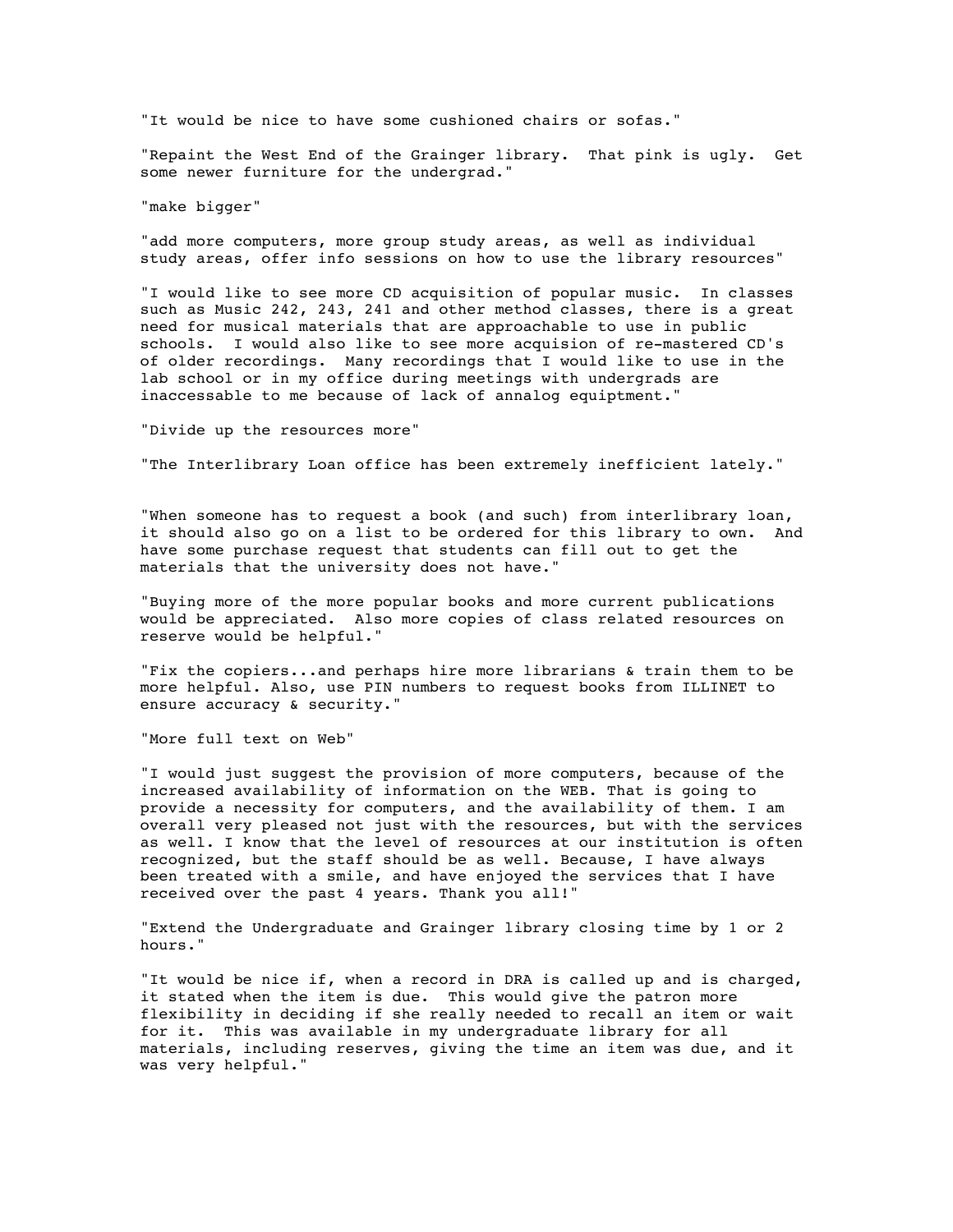"I have no real suggestions other than the library staff should receive more recognition for their tireless efforts."

"The only thing I would like to suggest is to have the copies of the Black Panther's newspaper which I could not find here and that I needed for my thesis." "help learning the online system"

"I think that books, magazines, etc. could be reshelved a little quicker and more accurately."

"Make available the option to have a dot matrix printer for use free of charge so that citations could be printed up easily and cheap."

"1)Improve laptop computer access from within the library (more outlets would help, and more Ethernet ports would be a bonus) 2) Continue to improve remote access - both in terms of technical aspects and variety and quality of content. I have problems, for example, when accessing article databases such as ABI-INFORM from a non-university (high bandwidth) connection. It works for a while then ends the session do to a \"system error...\", etc."

"Departmental libraries should stay open longer."

"This library has a great collection, but a good deal of it is rotting in the stacks. Don't skimp on preservation (preventative and retrospective)."

"Consolidate Chemistry and Biology libraries; it would save money in duplicate subscription and make searches easier."

"Have more books for engineering, especially those that are on reserve. It is very hard to just borrow a book for 2 hours to do research. Better photocopy machines (book format - 2 sided for example)"

"Hire more real librarians!"

"overall satisfied"

"They have done pretty well."

"1. Allow users to log in with net-id and kerberos password. 2. Allow users to return books through campus mail. 3. Don't force users to enter their user id so many times in the telnet interface."

"Use email instead of campus mail to inform us about the status of the requested books. Thanks"

"Build the LARGEST library of any university in the WORLD!"

"More full text articles"

"I think there should be more knowledge about using the stacks, and there should be ways to get special one or two day stack passes for undergraduates. I often find the most relevant books by finding a general area to look in, and then scanning through all of the books,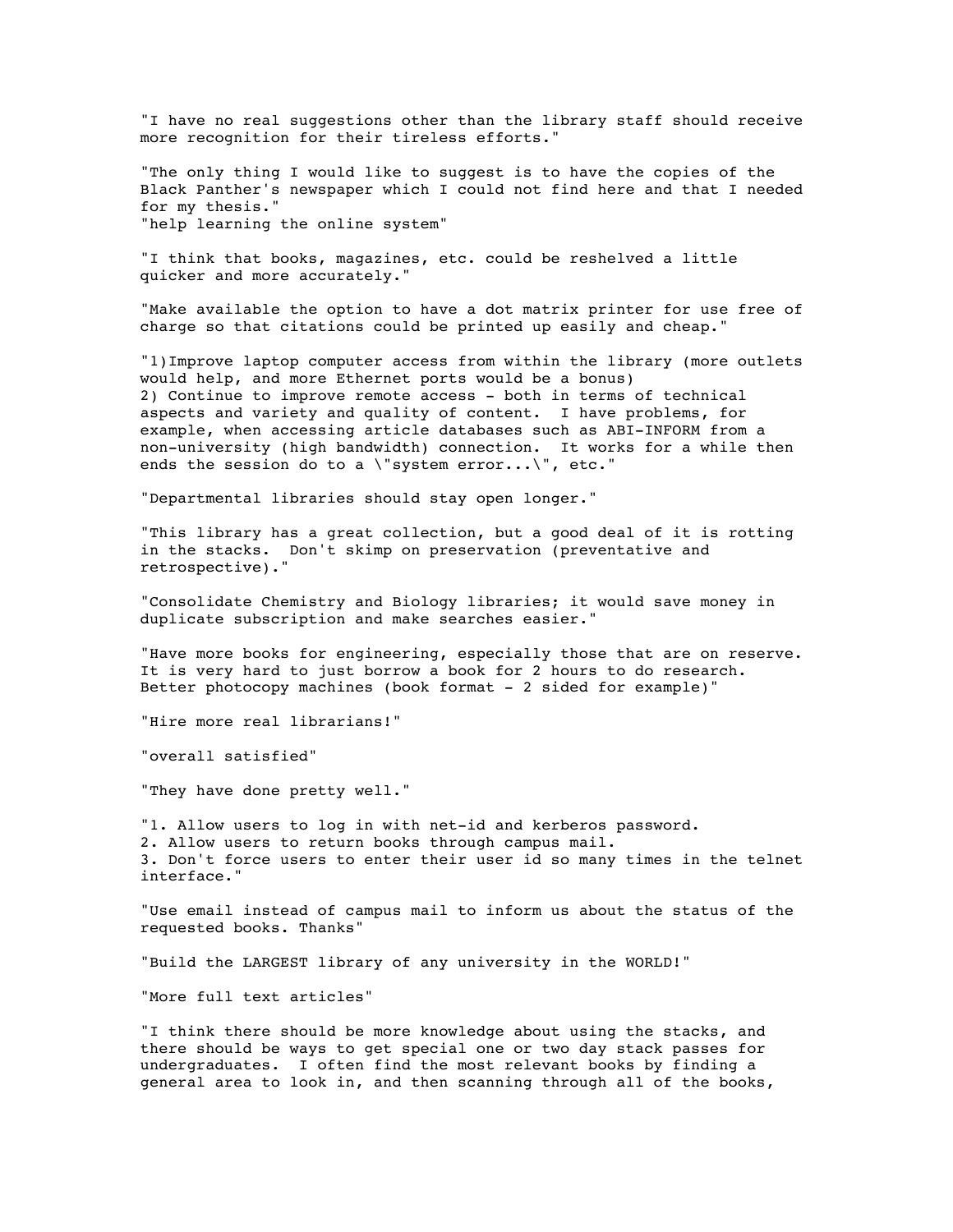rather than searching for them all in the catalog first. It is quicker, and usually easier, but I can't do that with the stacks books."

"The stacks... I like just about everything about the main stacks, except the lack of consistent reshelving. As a graduate student, I like the fact that access is available to me, but not to all students, which would cause further mayhem in misplaced books."

"Again, this concerns the rare books that are misplaced in the main stacks... the library ought to consider beginning a search (it may take years) for its rare books that are located in the stacks -- hire a few undergraduates or use the ones already employed to save these books from poor care and increase the holdings in the RBR."

"Enlarge collection volume"

"more art on the walls!"

"Shorter loan periods? I do not personally have problems with books I need being checked out, but I know of others which this is a big problem for."

"Journals should circulate; Get more recent papers at the newspaper library."

"Cleanse the library of the sick/weird/perverted/insane townies who abuse the computers provided for the students."

"Perhaps more attention should be paid to mundane matters of accurately keeping track of their books. I would feel better if the conditions in the stacks were a little better for books, e.g. high temperatures in the upper levels."

"More designated quiet study areas in the Undergraduate Library and Health Sciences Library and also more computers and extended hours."

"1) Send overdue notices by email 2) Give the Main Library comfy chairs like Grainger-- why should the engineers get all the toys? 3) Improve lighting in stacks."

"Increase outlet accessibility and quieter areas. Could put carrels in the basement. Much too loud for any decent studying, this is why it is so important to be able to get into the library early or stay very late."

"Just improve the web and telnet interface. Possibly changing the long password to just the telnet address and password"

"Those copiers would be nice if they could bill your account. Librarians are nice!" "You really have to make the search function on the web and in telnet work efficiently."

"Some students will stay in the campus to take some external professional qualification exams. After the semester end. It is suggested to have the libraries to open longer hours after the end of the semester."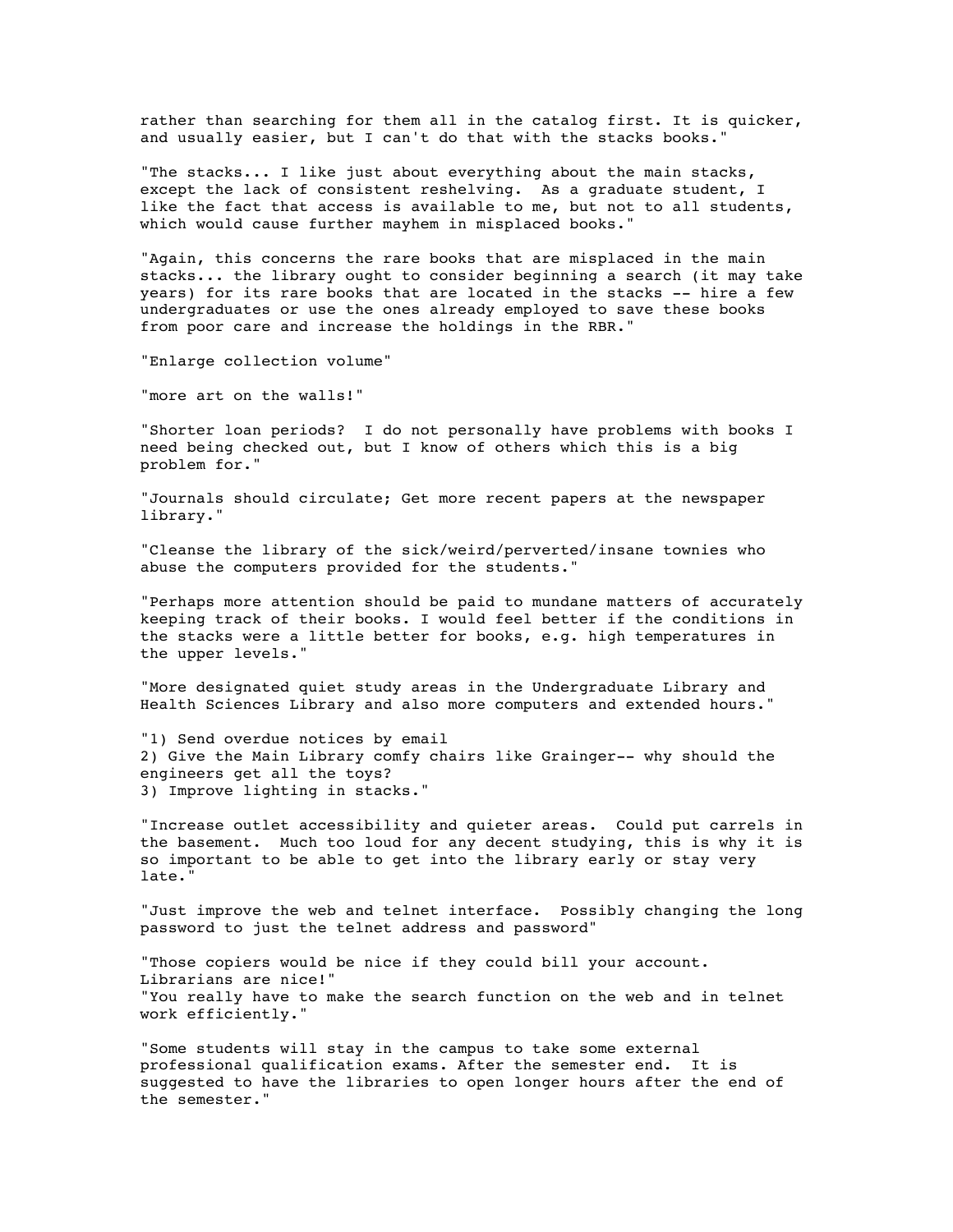"See question #5.2"

"Getting an easy to search update webbased article system (SIRS comes to mind) would be great, I rarely need books, but being able to get to the full text of current articles without leaving my desk would be great."

"Open longer, more full-text available on computers."

"Add hooks to the doors of the stalls in the restroom for women outside of the undergrad library. The Commerce Library needs more microfilm viewers. Finally, is it possible to provide the magazine ELLE in the undergrad library?"

"My best friend and my parents went to Iowa State University. They all had to take a one hour pass/fail library course in order to graduate. Because of the course, they could learn how to use the resources available to them. Here at Illinois, I know that there are vast resources available, it's just too difficult to use them."

"Post signs or have staff make people be quiet"

"Better training for undergrad staff -- I often get blank stares when I'm asking for help, or showing them a damaged book from the stacks, or whatever, and the shelving is CRUCIAL - maybe more frequent shelfreading?"

"Get the web interface done. Allow for free dot matrix printing. Increase the time that you can check books out for."

"Remote access interface for search of library holdings. Also, I have an ISDN line, and can't access some resources without disconnecting it and going in through a modem. Ideally, resources like the Encyclopaedia Britannica would be accessed via library ID."

"improve the lighting------ I love bright light and I most people do when studying, and at least reading. Increasing air circulation allows for nice smells to be abundant, rather than the stagnation of journals permeating the air"

"Refine design of the electronic card catalogue. Consider consulting industrial design/human factors psychology experts who may be able to aid in creating a usable system."

"Get the libraries closer together or let us order them on-line and we can pick ALL of them up at a central spot the next day."

"Spend more money on books and journals - paper versions, not electronic!"

"Could you make it so that a recall notice does not go into effect immediately? When I check a book out until May 30, I assume that I have until May 30 to read it, and prioritize accordingly. I don't think it is just that another patron can request the book on April 30, and I immediately have to turn it back in."

"I have no suggestions"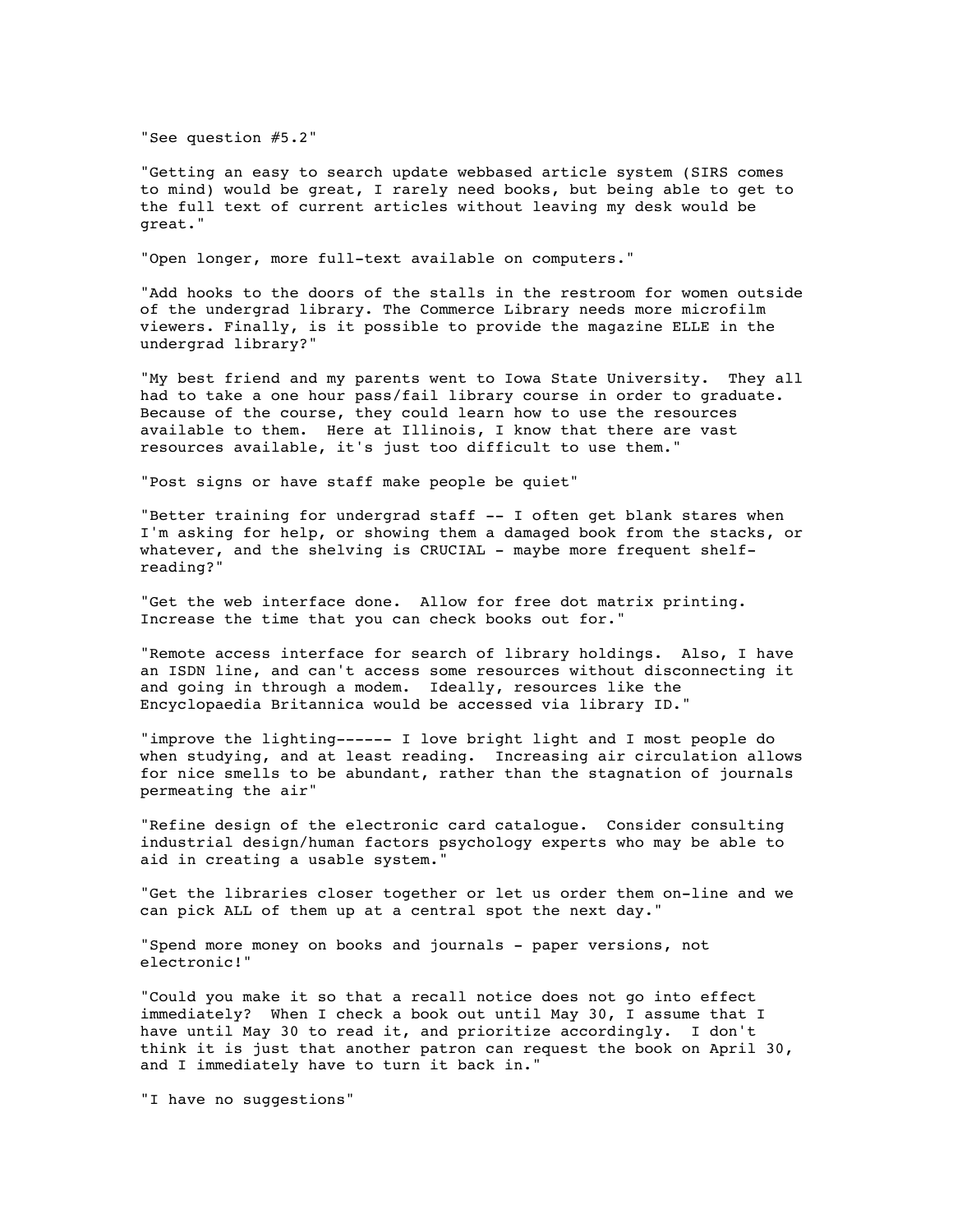"Books/articles located on 2nd Floor Main Library Stacks should be reshelved and relocated much quicker!!!!!!!!!

"While conducting a search, make it easier to determine whether that item is held here & can the request process be simplified?"

"More contemporary music scores and CDs."

"in order to improve students use of the mass amount of resources available to them, I believe a library orientation should be a part of freshman orientation or included in a handout to new students."

"The main library could perhaps do with better facilities for patrons to sit and read there. The present ambience is a bit stuffy and poorly lit, the chairs and tables don't make for a comfortable reading experience."

"When I am looking for a journal I know is on campus, it would be nice to be able to find it online so I know which library I have to go to. Same with books."

"Introductory visit or literature about library and services as well as location of materials and libraries"

"Just make the online catalog a little better! Please!!! Also, perhaps an simple and clear tutorial on how to use the article databases for undergraduates would be helpful. That way they won't be mobbing you for a semester to help them find articles."

"Keep up the good work!"

"The catalog should be reachable in under 5 seconds: it sometimes takes  $20 - 30.$ "

"Make the online cataloque system more intuitive to use." "Increase hours during the week 'til 2:30am"

"Make everything more user friendly and convenient"

"Continue work to encourage the campus and the University to adequately fund the library!"

"MORE HOURS WOULD BE GREAT FOR \"NIGHT OWLS\".

"I wish the Education Library would increase the amount of mathematics education journals is received. Perhaps if there were an easier way to request certain journals be subscribed to or something."

"more instruction offered on how to use the whole library system"

"I feel that the university should lower their fines."

"The people are wonderful. The new software is not as wonderful."

"more lights please"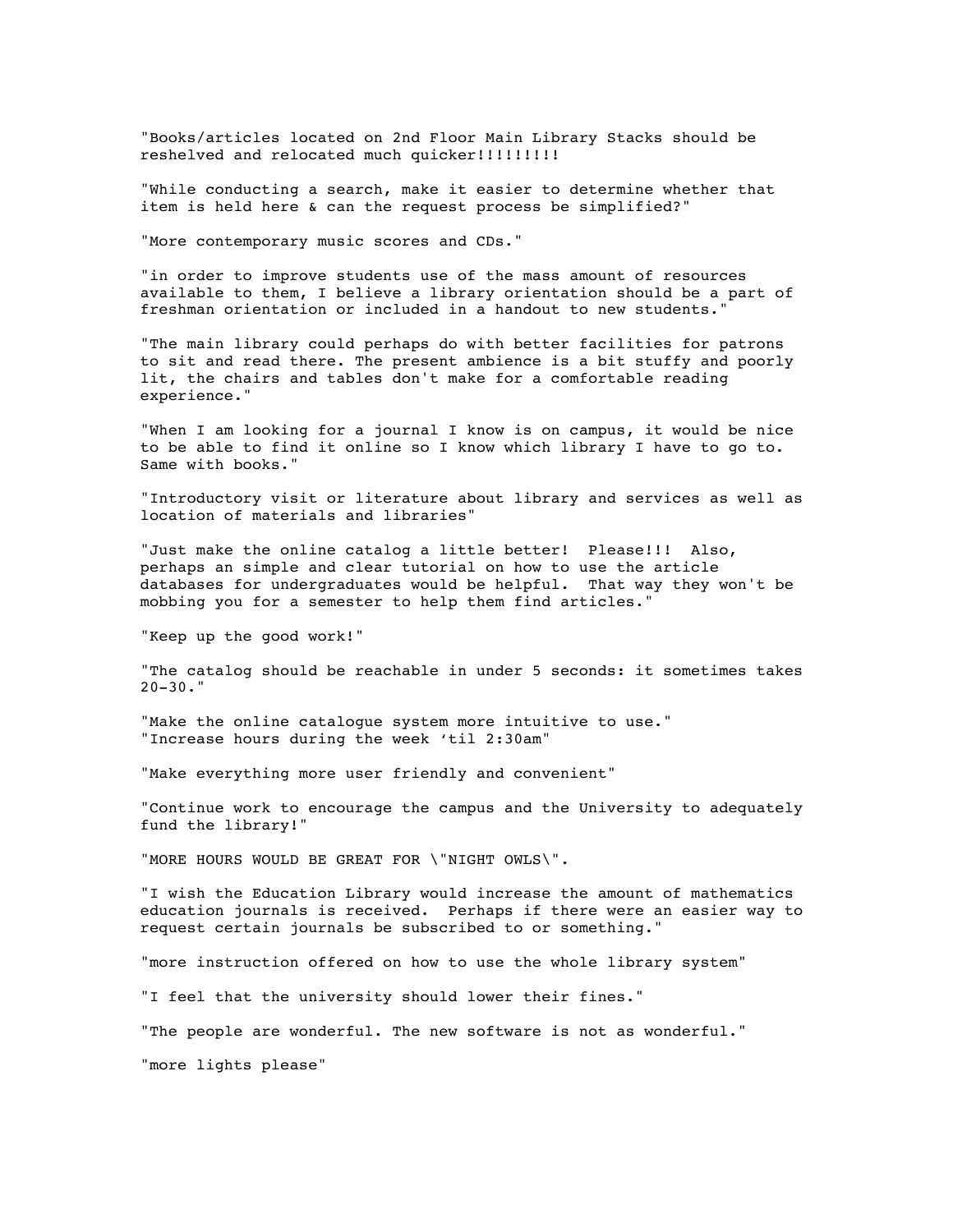"I'm not sure I can offer any good suggestions, I just think there need to be more books in Asian areas of study"

"I appreciate the fact that the library tries to stay on the cutting edge with respect to technology and hope that the University maintains its commitment to making U of I's library one of the finest in the country."

"Needs more advertisement around campus and some accessible explanations on how to use the system efficiently."

"Get a better program for the online catalogue."

"Hire more librarians like the Illinois Natural History Survey Librarians."

"1. email stations such as those in the Union are REALLY cheap - obsolete computers are enough for a telnet connection. 2. open the Undergrad earlier on Sundays."

"Longer hours, more electronic services"

"I appreciate the library provide so many collections, but I DO hope we can have more journals. Maybe the library can have a survey every semester to ask users (at least faculties and grad. students) for recommendation of new journals/books."

"More libraries should have add value machines so that if I'm in the communications library, I don't have to go back to the undergrad or education library to add value to my copy card." "See 5.2"

"Have better hours on Sunday."

"I've appreciated courteous service on most of my visits to the library and I greatly appreciated it. On a couple of occasions, however, I have felt ignored while I waited on service."

"I've appreciated courteous service on most of my visits to the library and I greatly appreciated it. On a couple of occasions, however, I have felt ignored while I waited on service."

"Permit payment of library fines at a central location somewhere on campus"

"Often in the smaller libraries on the 3rd and 4th floors of the Main, I don't think the LIBRARIANS realize that they are in a LIBRARY. They are usually the loudest ones in the room -- many times, just talking on the phone with someone."

"Thank you for asking our opinions!"

"More on-line articles would be nice. It would also be nice to have articles that are required for classes to be on-line as well."

"mainstacks - need direction using coloring, more copy machine and computer, and safety etc. floor carpeting! Buy new collectionsbooks..."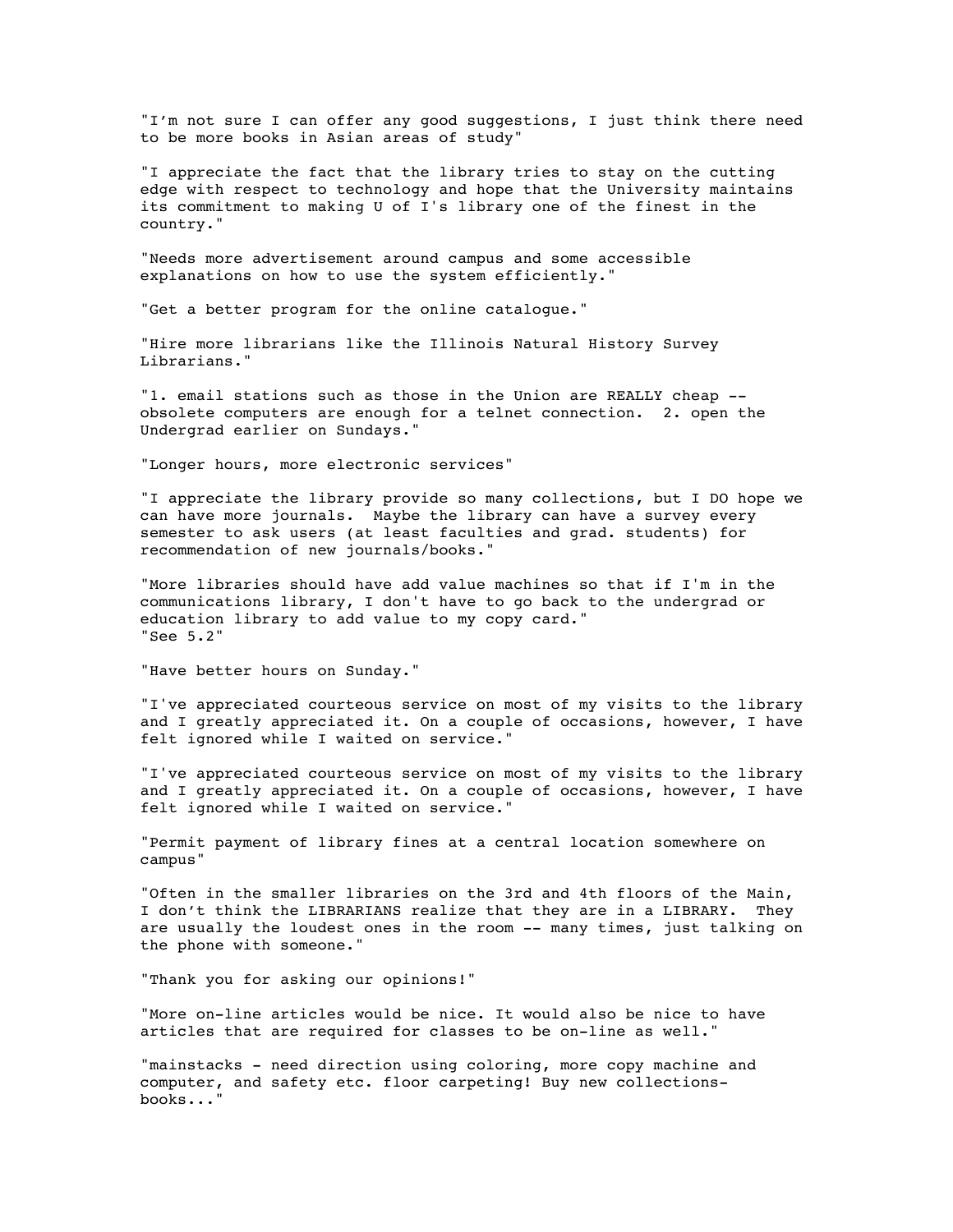"Reshelve books more quickly."

"The libraries should be open earlier on the weekends."

"refinement of search system improvement of microfilm machines in stx (or if there are better ones somewhere else, a sign indicating such)- also, it would be nice to have someone to actually HELP you once you're in the stx, especially in the microfilm section!"

"Increase Hours."

"It would be nice to see more hours, but only if you hire more staff too!!!"

"changing library hours to be more like each other, and perhaps to be able to reach the stacks from home, etc. and have what I am looking for waiting for me when I get there"

"Definitely increase the hours of the departmental libraries and also for the Undergraduate library as well."

"The main library is a depressing place to have to study. It needs to be remodeled. You need more individual study areas (cubicles) and a snack lounge. And you need copiers at the main library that will take the gold cards that are provided by print services (like the libraries at the north end of campus will do)."

"Let people held materials from reserve room inside small libraries (like Physics/Astronomy one) for as long as they need: If somebody else needs that book, there is no problem in finding them INSIDE the library. Only taking books from reserve OUTSIDE should be limited."

"See above."

"I would suggest consulting with a user interface expert from the computer science department about making the web pages easier to use."

"I think that the library should be open earlier on Sundays."

"Well, what I'd like to have done would take a billion dollars (new buildings, consolidated libraries, reduction of redundant collections, etc.). It seems that because the library has evolved over the years; the library structures have become inefficient and at times ineffective. Think about it, if you were to create a library system for a student body of 40,000 from the ground up right now, would it be the same as what UIUC has now? I'm available for further thoughts.

"HIRE MORE (GOOD) PEOPLE AND MAKE SURE THEY WORK FOR THEIR MONEY."

"none"

"My only suggestion would be maybe to have better maps that show where the libraries are."

"Better hours for some smaller libraries."

"how do you change what's perfect???"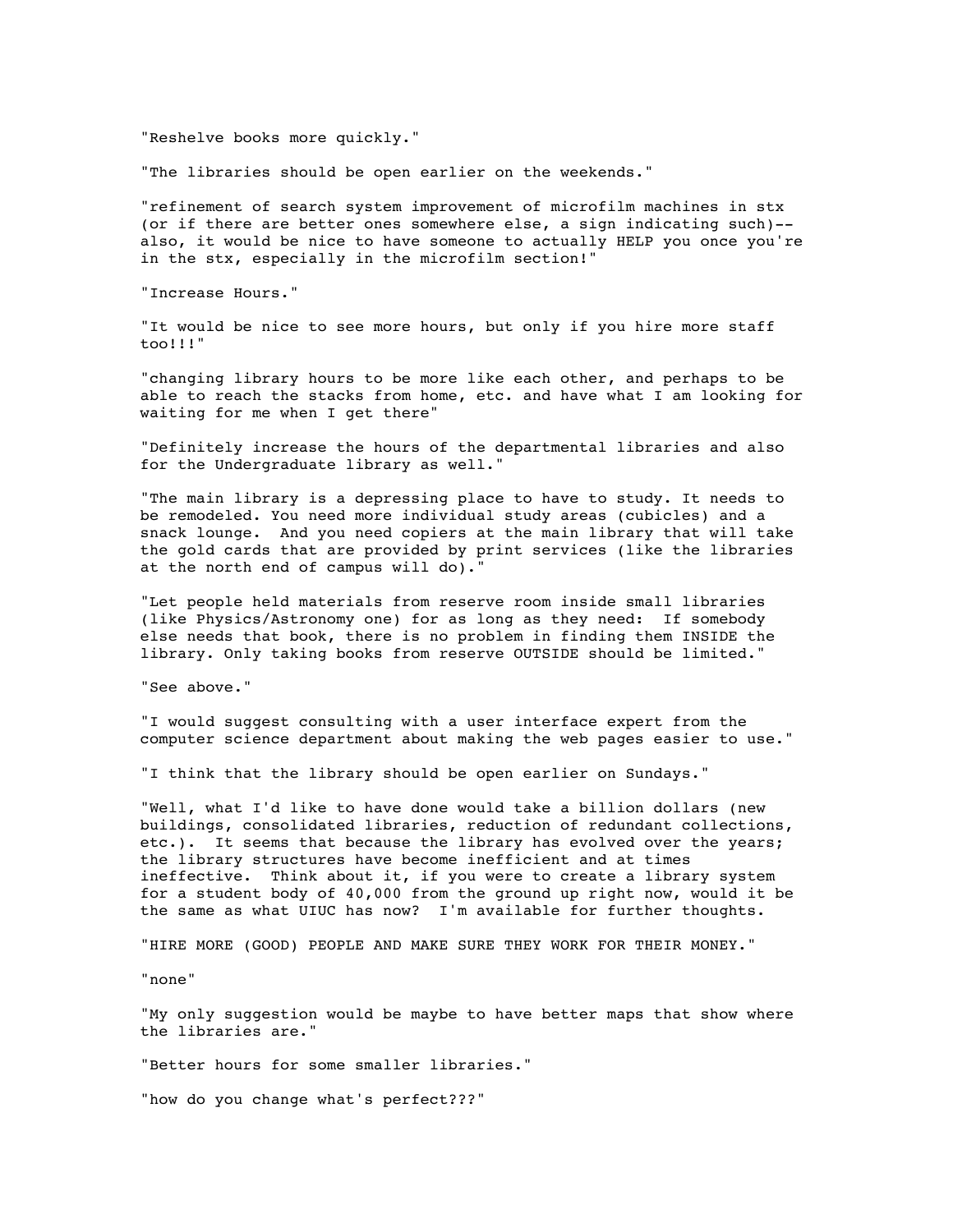"Convince CCSO to add more modems; I have a hard time getting online and therefore getting to online library resources, esp. in the evenings." "1- new copiers 2- better educated staff 3- more online journals. The Internet and computers are a tool of the future and online journals are becoming increasingly popular. 4- Restoration of deteriorating materials 5- Better groups study facilities in some of the departmental libraries" "Longer hours, easier access to books." "More open hours during the weekend." "1. Send Jane's Defence Weekly to Binding NOW! 2. Increase presence of Police/Security in Libraries" "It's ok." "I'd like the library to have normal books available. All the books are academic intensive books and there are no books for please reading. For instance, I wanted to read the Hobbit by Tolken but the entire library system of the University of Illinois doesn't have it!" "keep the library open for longer hours the week before finals and 24 hours the week of finals." "Update books. Also, reshelve them more accurately. Another suggestion I have is regarding safety. It would be nice if there was more adequate transportation than MTD provided by the library. For example, a shuttle van like nite-ride would be nice to have even at hours when the 22Illini is still running. Personally, I feel unsafe waiting for the 22Illini at 1 or 2 in the morning after the doors of the main entrance are locked." "Focus on the availability of the materials. Possibly limiting check out time." "Add more computers and the library should be open on Saturday longer than 6 p.m." "Longer hours!" "\*One more SciFinder license will be very helpful \*I suggest that the library hour problem be remedied by putting card scanners on the doors so library can be accessed after normal hours. This way a log will show what student accessed the library at what hours. Also, the theft alarm at the door be interfaced with a computer to record the time of the alarm so it can be shown what students were in the library when the alarm went off. This will deter thefts. This method actually doesn't cost much at all."

"increase hours and have a place where you can eat and lounge"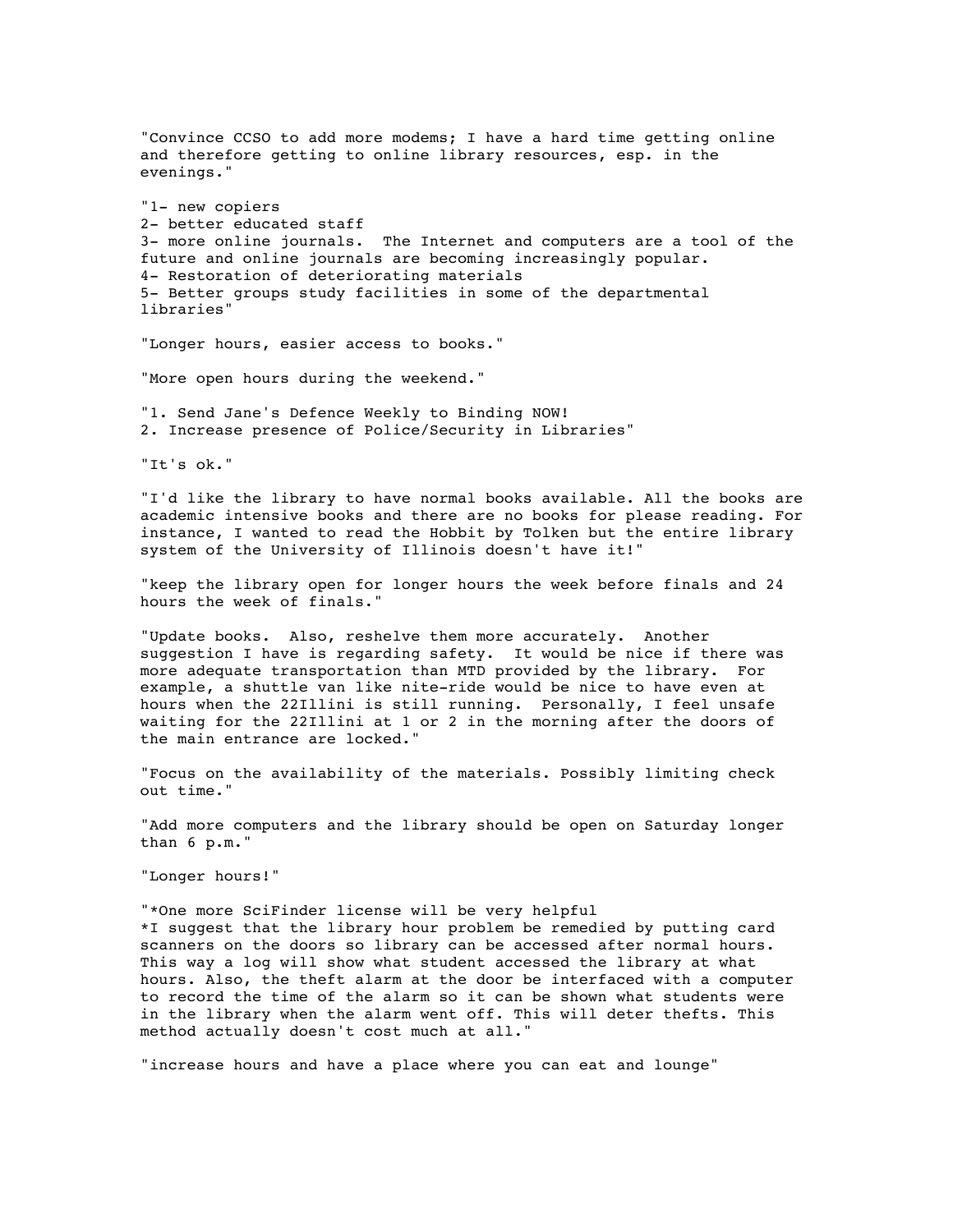"I think it would sometimes be nice if I could trace the people who had the book before me, so that I could discuss the material with them. Sometimes they leave underscores or question marks exactly at places where I would put one too."

"Hope the web-based book search is significantly speeded up -- to slow! Try to get more on-line journal subscriptions."

"There should be a computer workshop near the library so for people who study at the library to have a place to type papers instead of going to a whole new location."

"24-hour library (especially for Grainger Engineering) would be nice."

"Work with the search engines to have the call numbers listed for the library when they show the results."

"More than anything: maintain or increase funding for acquisitions so the library can maintain its excellence"

"Overall, things are pretty good."

"I was registering for classes in the library and the guy two computers down was looking at porn and enjoying himself. Delicately put, his hand was down his pants. This made me sick and not only is this obscene public behavior but unsanitary for future computer users. I'm sure that this type of thing happens all the time and I think you should consider banning porn sites or something to stop this type of vulgar public behavior."

"the on-line system has been dumb down...we are suppose to be pretty bright to get into this institution. Besides being frustrating it is demeaning"

"the on-line system has been dumb down...we are suppose to be pretty bright to get into this institution. Besides being frustrating it is demeaning"

"Please longer hours, maybe at least an hour or two longer."

"For housing library, they should be open during the weekends. People also need a quiet study place during the weekends without going to the other libraries."

"Provide new and clean study carrels in the main stacks. Keep the heat and air conditioning at reasonable levels."

"Students or staff should be allowed to have 10 free laser copies per person/use."

"Get web interface up and running. If web is always going to be slow and bandwidth heavy, perhaps a shell like we had in the past might be a better interface, or at least one to keep around in addition to a the web interface. Also, (if you can get cash for it w/o sacrificing the collections), try to spruce up the main library, so that it seems as if it (not Memorial Stadium) is at the heart of this university."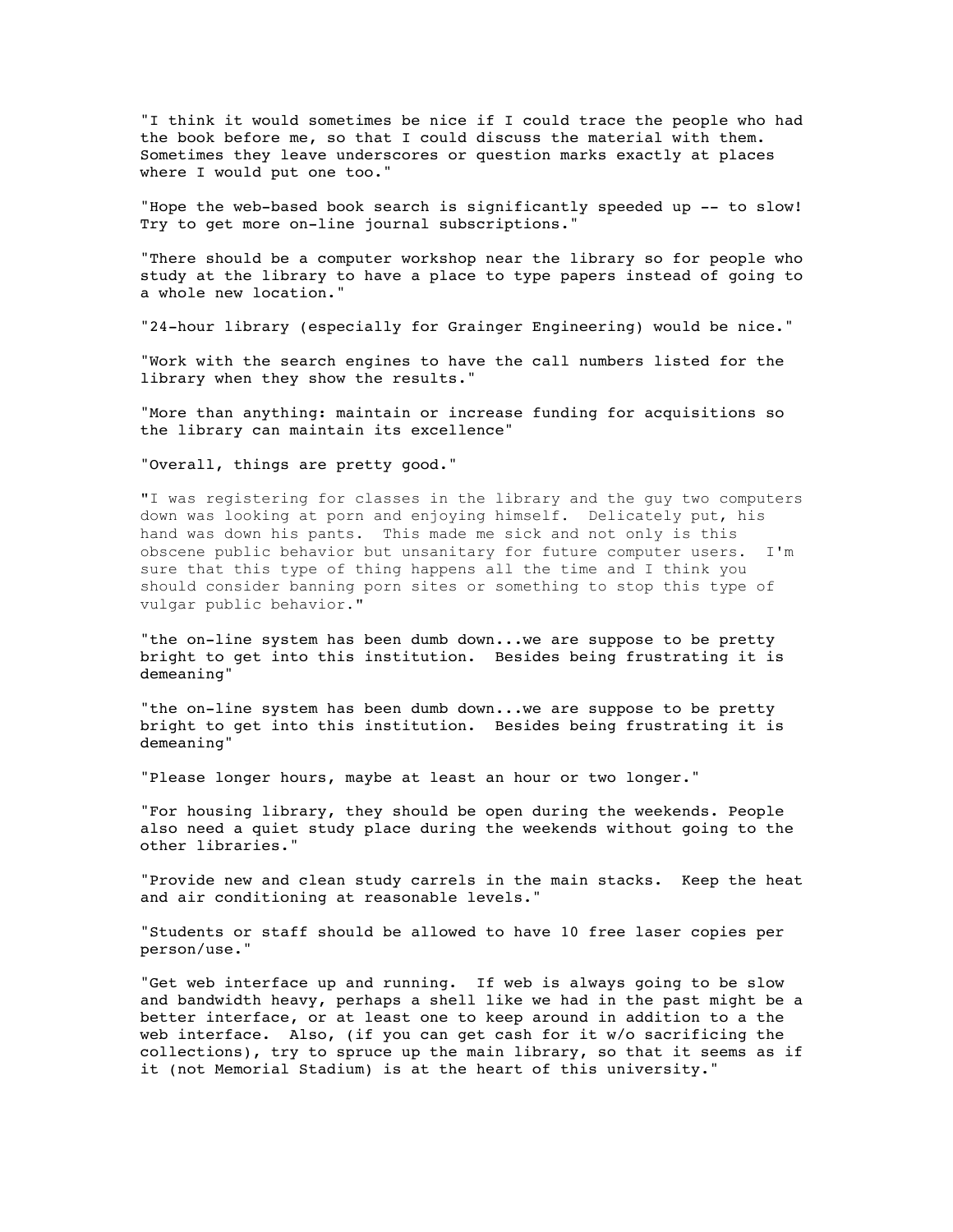"Increase budget for acquisitions at the same time that we address the need for electronic resources."

"I don't know how to do this, but correct the terrible lighting in some libraries. I go cross-eyed in the Graduate Library but easily tolerate the soft (?) lighting in Grainger. I do understand how this may not be a priority though!"

"The main stacks are spooky. I don't know if security is out of the question, but there are places in there where i've been entirely alone, in an enormous room with all sorts of nooks and crannies, for hours. If I were a smaller person it would really scare me. Maybe video cams or something. I don't know."

"More advanced workshops for helping you narrow searches on the computer would be great. More hours."

"Maybe be able to get the book in a couple of days to the undergrad from any other library on campus"

"Somehow organize the books better between libraries. Keep the online system working, and improve it. change the laser printing charges to 8 cents/page."

"Light bulbs..."

"Raze the current library and build a new one."

"I'm an alumni - I need access to many articles, books, etc. - maybe an online catalog of all articles in text format woudl be good."

By the way, this survey is far too long."

"How long do you take to finish with the web-based system?"

"Increase library hours in Biology Library."

"Freshmen should have to attend a session teaching them how to use the library. I know I was very confused at first."

"Get more English translations in the Classics library! Undergrads taking basic history classes can't use about 90% of the materials there."

"Let people have more accessible home access"

"A better computerized card catalouge, more efficient means of locating books and other library materials, word processors in other locations besides the undergraduate library"

"Increase the scope of the online catalog"

"If possible, an aesthetic modification of the Undergrad library would make it a more pleasant place to study. Also, the Undergrad library is in great need of much brighter lighting; especially on the lower level. The lighting condition is incomparable to Grainger's sufficient lighting."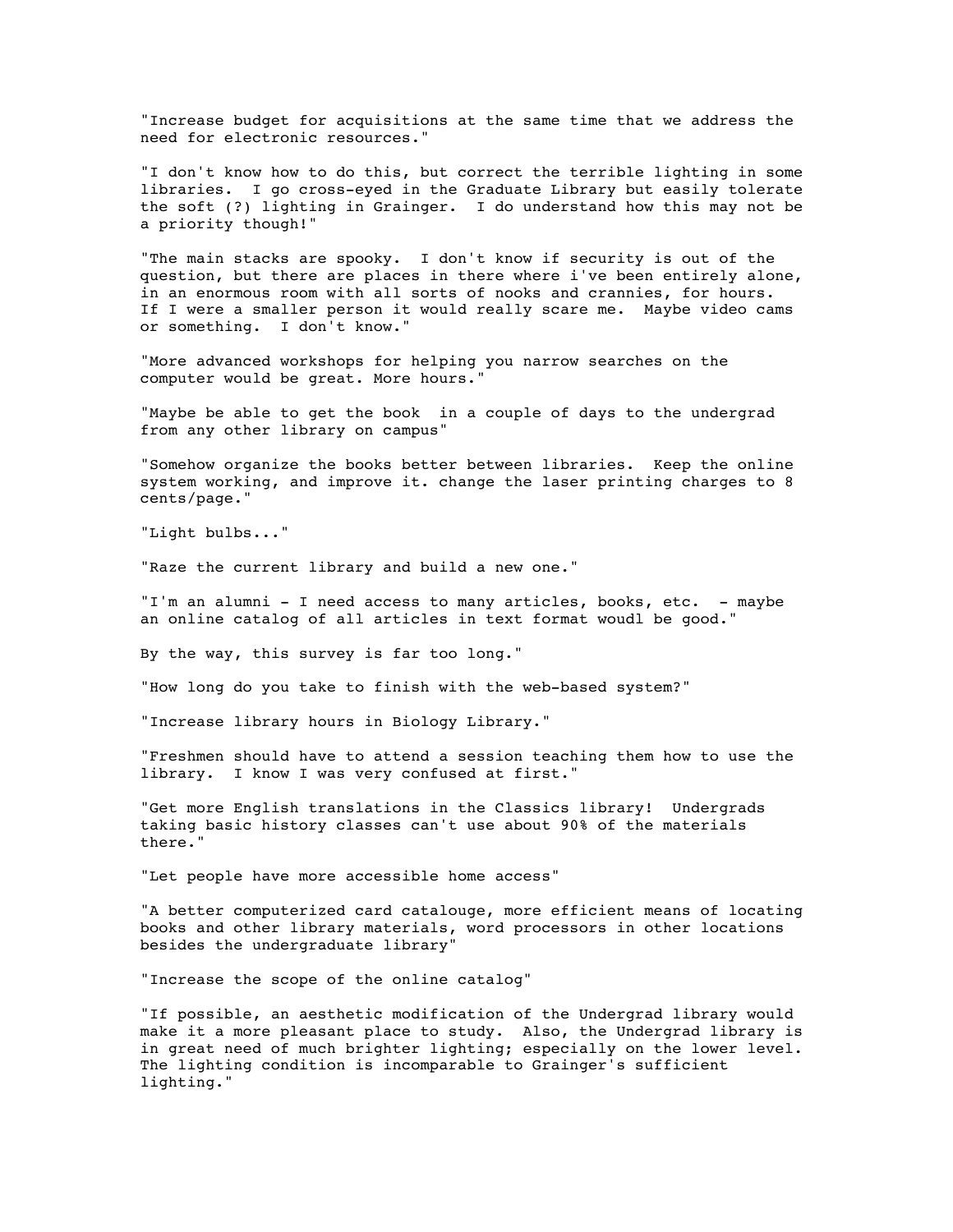"all people who work in each library should be trained on all equipment relevent to their department"

"Open 24hrs. M-F"

"The music library seminar room needs to be fixed up. The floor is falling apart and it is dark, noisy, and often too hot in the room."

"Give more training to the employees and add more computers"

"Other than the complaints already mentioned, I think it's a fantastic library."

"I would love to see a 1 credit course, or even an optional course, \"How to use your library\". WE have one of the greatest libraries in the world here, but indergrads rarely use it because it is so daunting. More info should be available on what the resources are and how to use them."

"More expert librarians. Keep big libraries open 24 hours, except on weekends."

"The articles online through library page should all be full-text. It's hard to do research when a lot of the articles I find are only abstracts."

"Extend Grainger's hours. Buy more books."

"I think you guys are doing a great job. Customer/Patron service is pretty important, and you should probably keep working on that. Everyone seems very helpful now, but in the past I've run in to some rather snitty people behind the counter."

"Have a shelf with only the latest issue. When a issue arrive at the libary enter it into the computer. Have more computer and writing space around the computer. Have more copy machines with more useful use of copy cards."

"Remove library fines for Graduate students. We have no choice when it comes to work. If you want to fine us, fine our accounts... we eat peanut-butter sandwiches as it is already."

"use one catalogue system. music library uses both dewey and library of congress."

"Hire more full time employees who know what they are doing"

"a good guide about all campus libraries"

"More books, better re-shelving of materials."

"none"

"Biology and Chemistry libraries should be open later during the intersession times."

"I am quite impressed in general by all the libraries and librarians I have encountered. This survey is really quite long! I'm curious as to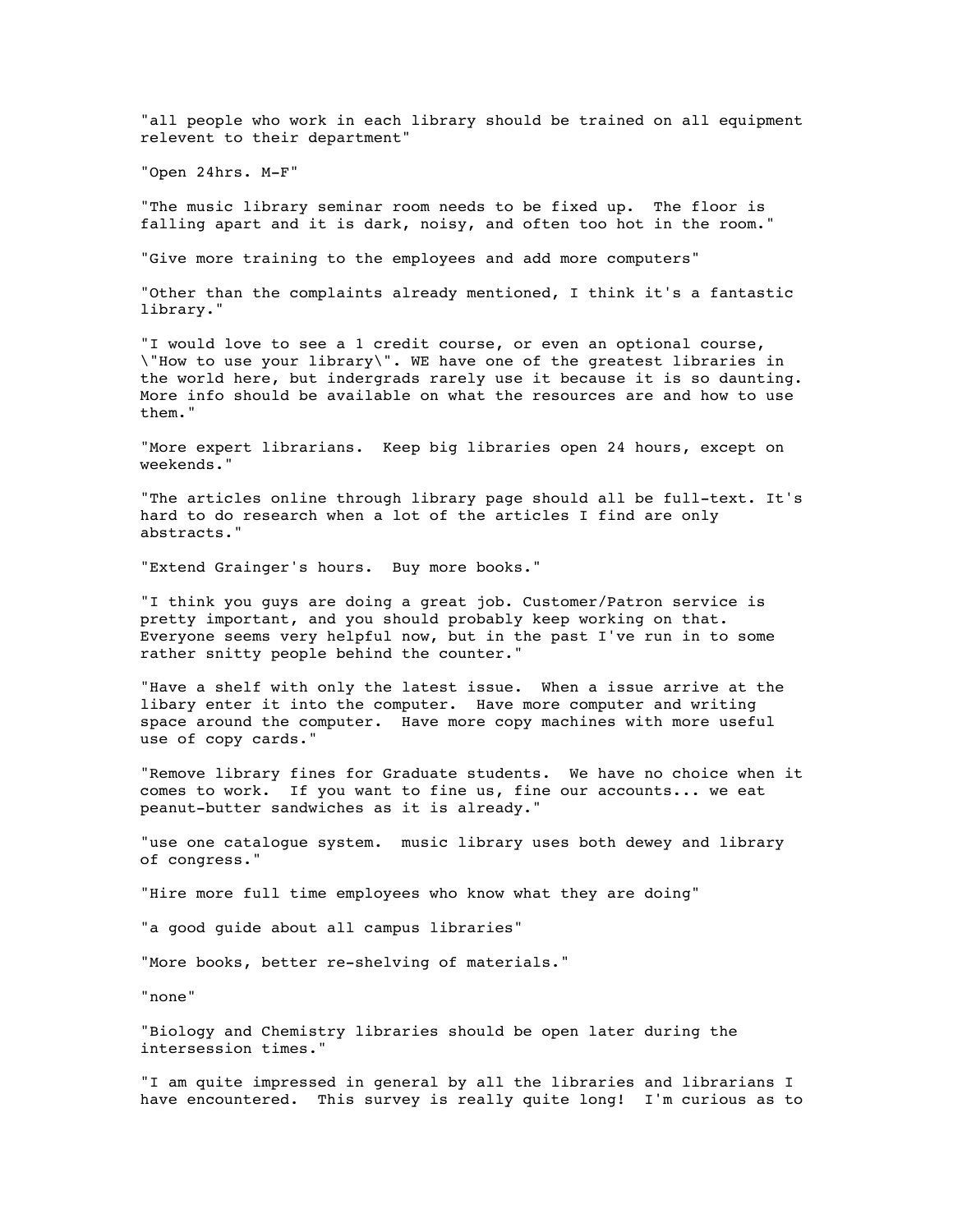whether it deters serious answers. Also, I do not use the online catalogs often, but the terminology confused me (telnet vs online, etc, are you referring to the databases that you can search for journals on?) - and I'm a graduate library student. (Though perhaps that is just proof of how little I've learned.)"

"I don't know how to search for journal articles online that are older than 1983! In fact, I don't know how to do such a search at all. Maybe the online catalogs could make this easier to figure out."

"Put more drop boxes on campus - even if there were to be emptied once a week, having more drop boxes in view would be helpful. Not necessarily on the street, but in buildings without library departments. More publicity would help too - put a link to library office notes on the library's home page?"

"I would truly love to see an office, or desk, where one could go, at any moment, and take a small, short \"class\" on how to use the online program. I always ask the librarians, they are always wonderful and helpful, but sometimes I wish I did not need to ask for help."

"Make emailing search results available ASAP. Change machines need to be near the copy machines in all libraries. Get the board of governers to stop building new buildings and increase your budget."

"Open the Education library earlier and later on the weekends."

"All books are placed very far apart. So if a person is doing research, he or she could be running around campus all say trying to get all the books."

"I believe that the libraries should be open 24 hours."

"you do pretty well for a library."

"a library orientation class for freshmen...maybe just a few meetings, but this library is so big and has so many things in it that professors dont always tell you about...it took me two years to discover that the stacks existed!"

"The electronic system of information has to get more priority for symplifying it. For example I was trying to loan from another library, but I could not find directly the way how to loan it. (An article.) Only after I was helped from the service desk I reached to loan the material. When I connect with the library, I would like in one screen, all possible choices: book search, article search, loan from other libraries, electronic journals, electronic books, Illini Union bookstore etc."

"provide 24-hour access to journal stacks for graduate students at chemistry library"

"The sooner you get the online catalog completed, the sooner you can remove telnet from the library machines. the e-mail use in the library is out of control, and eliminating the telnet app is the easiest way to solve that problem. at least until the school makes our email accessible through the web! we'll see..."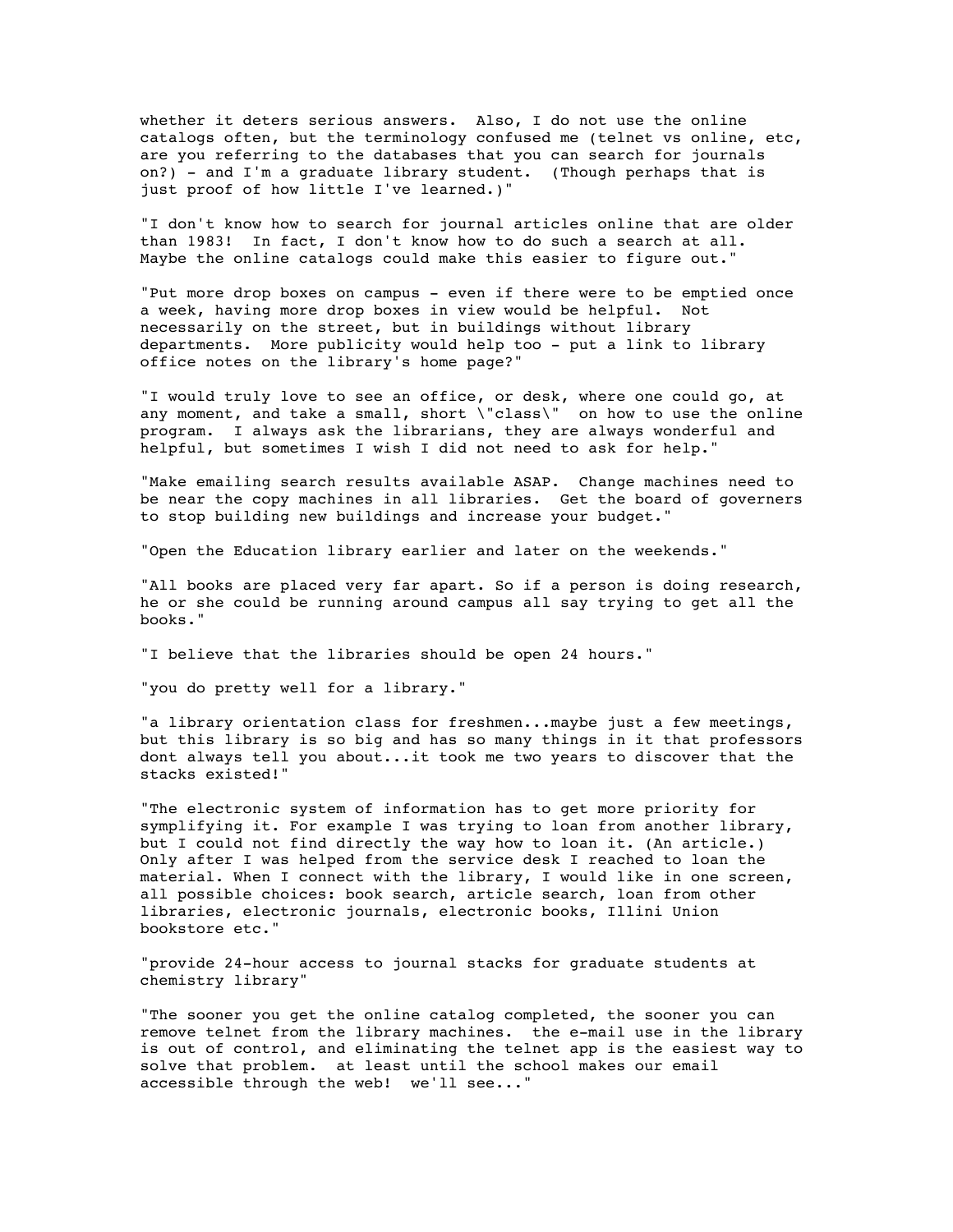"Databases should be more concisely organized. Finding relevant materials should be easier."

"I believe the stacks should pay more careful attention to the amount of lost items and explore better ways to find them."

"Make the electronic catalog easier to use for students, allow undergrads to use stacks more freely, acquire more journals, newspapers, and new books. Provide more employees at the circulation desk in the main stacks. Taking care of missing books and missing pages from journals promptly and be able to offer immediate alternatives (microfilms, fax service, online full text services, etc)."

"Focus your energy on the collection. In the end it's what really matters most. This library needs to maintain (if not restore) its serial collection. I feel as if I spend way too much time at Interlibrary Loan searching for journals we CANCELLED. It's frustrating and all this collection reduction is really starting to take a toll."

"more career/major info."

"Add more computers."

"Have far less informational clutter on Web Sites. Reorganize formats for simplicity of use for non-library science trained individuals."

"It would be nice if we had a library that resembled a small community library in addition to the academic libraries we have. A type a library that would be easier to check out leisure reading materials."

"Consolidate some of the libraries and get the books out of the stacks faster. It shouldn't take a half hour to get a book!"

"more periodical selections in music, arts fields"

"Under the old system, we'd get a notice before fines began to accrue. There's no reason the same can't be done with the web-based system, notifying us by email!"

"The ILL system -- I'd like to see them put realistic times as to when one can expect to receive materials. I'd also like to see some sort of notification system in place to alert users to instances when their materials will not arrive by the requested date -- that would be of great assistance in helping students plan research projects. Also, add to the collection of epidemiology materials in ALS."

"staff training for improving interpersonal skills and customer service"

"more hours."

"More books and journals !!!!!!!!!!!!!!!!!!!!!!!!!!!!!"

"The law library needs updated computers and longer hours during the night. Law students tend to study late. I think that would greatly increase the library usage. Since I'm only a first year student, I don't have that many comments about research material."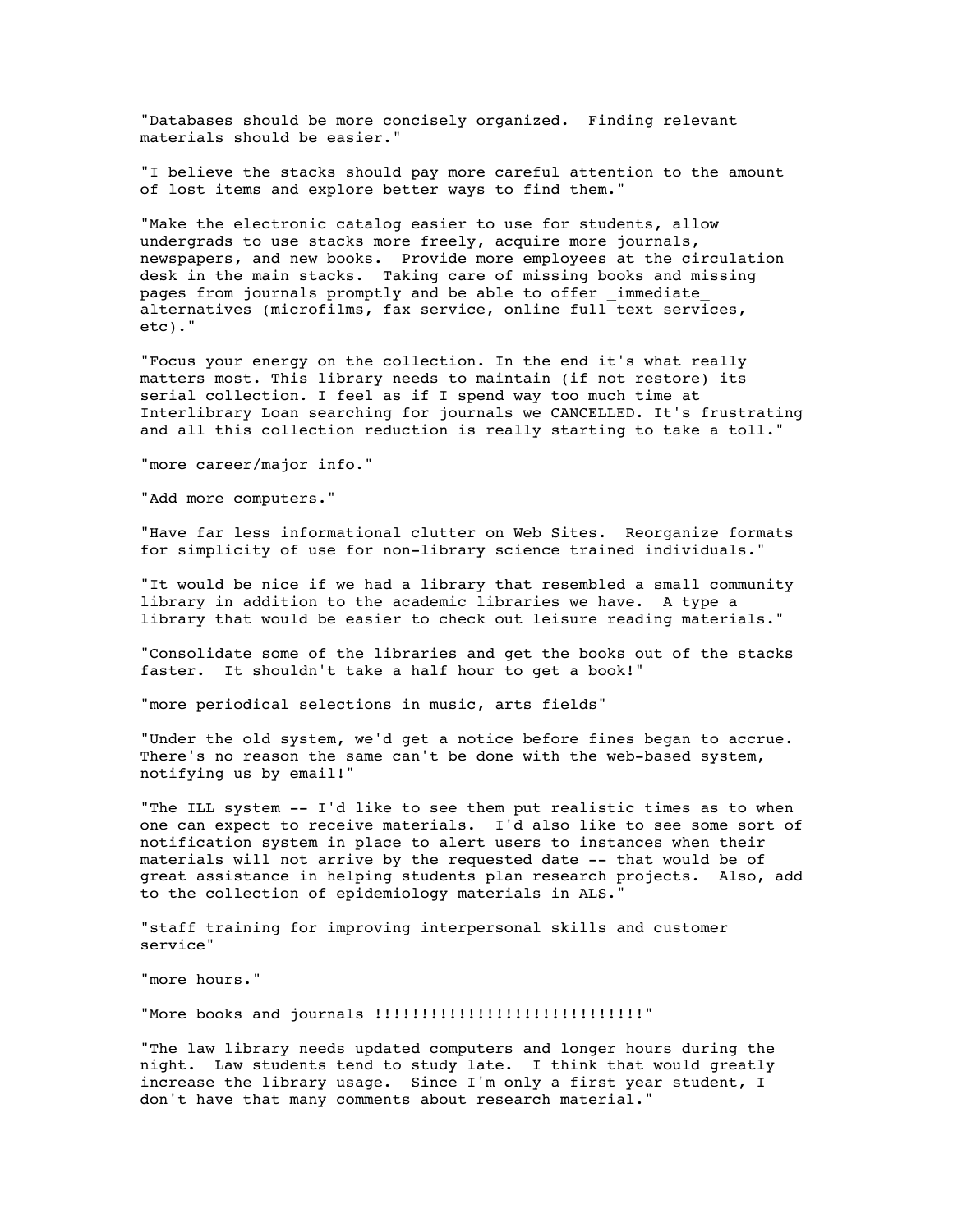"I'm very happy with the University of Illinois library."

"You need more group study rooms set up with ethernet outlets and power outlets. We get a lot of team assignments in the MBA program and need someplace to go. We don't need more computers because we bring our own laptops. However, we need to be able to plug the laptops into information and electricity."

"Continue to work on the Web interface to the online catalog."

"Deliver books to the dorms."

"Can't wait for the new Ag library."

"Please reshelve the books quicker."

"Add bluestem authentication to ovid/silver platter/etc."

"More computers would be helpful."

"I suggest there at least should be several computers located in the main library building for email checking only, just like what the Grainger library has done."

"Hire a new director that has a demonstrated ability to build an effective constituency throughout the state. Nothing else would be satisfactory. The legislature must be educated about the treasure this library really is and know the consequences of underfunding it."

"Very helpful staff; On-line resources; Individual study areas downstairs in undergraduate."

"Electronic documents, so I can print them at my lab computer and not have to come to the library to photocopy articles."

"Adhere more closely to the Land Grant university mission. UIUC is the only one doing this in Illinois. Prioritize library activities and let some of the less productive actions/directions go - direct more energy/resources to what the university really needs."

"Buy more new books."

"Make looking for information quick and easy as possible."

"New furniture for the Graduate Library would be nice."

"Stay open longer."

"I suggest that a much quicker system of interlibrary loan be developed. Even when we (the students) put in the time fram that we want articles in, we never get them all when we need them. I have gotten many articles after I needed them and even after I have written the paper(s)."

"more librarians and more print mechins"

"Good Job overall."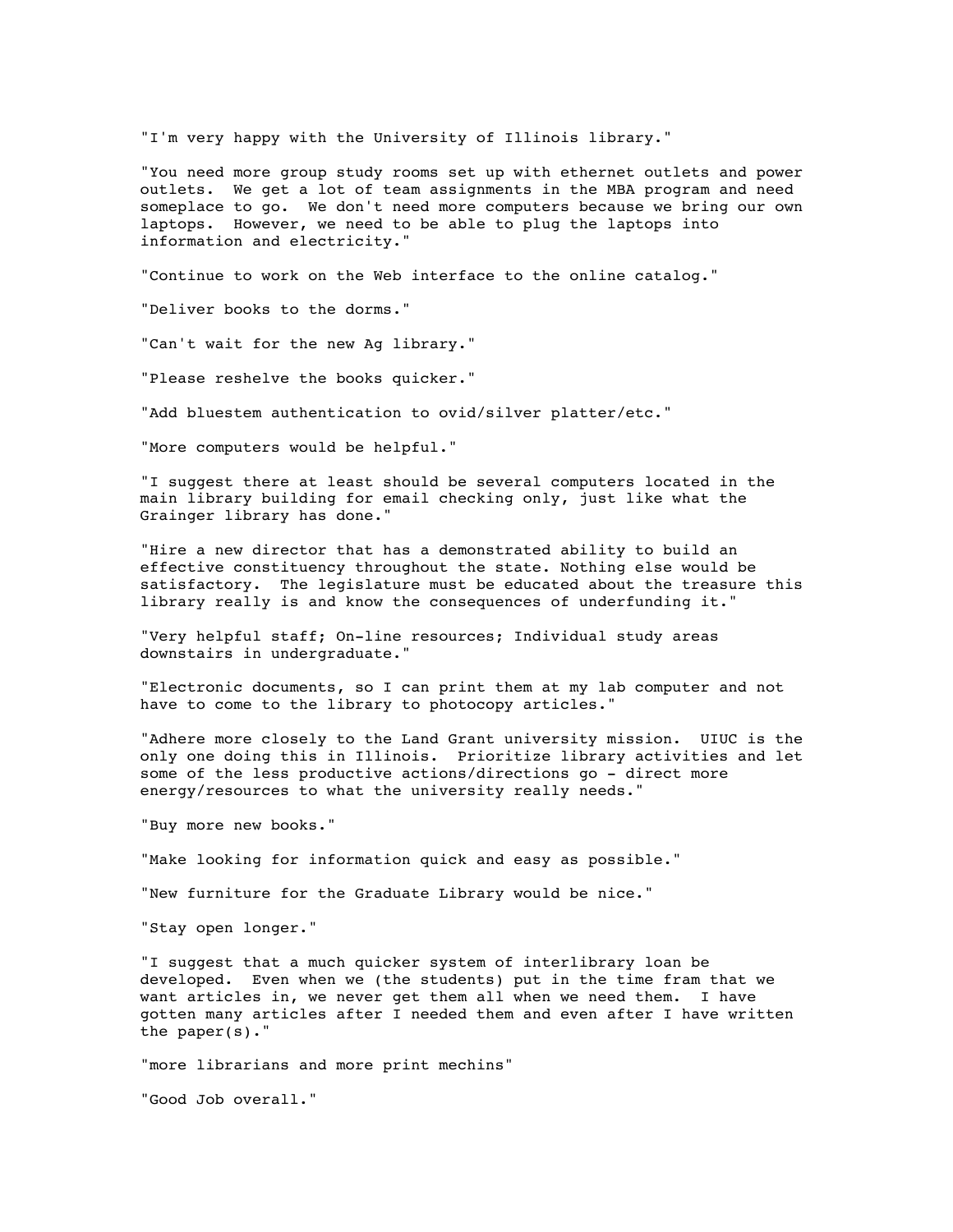"Increase the number of staff in the busier libraries like Stacks, Undergrad, Education and Commerce."

"It would be great if the library could be open round the clock.It would be nice if the older editions of the books could be removed and replaced by the later editions. No point keeping them."

"wish they were open earlier, particularly the law library"

"Please find more group rooms, its hard holding a group research meeting and not being able to talk due to the quiet policy of the library"

"Have an easy journal search database. That is, have it so I can type in the name of a journal, say Grass and Forage Science, and I can find out if the library I am at has it or not, and whether or not any library on this campus has it or not, etc"

"More Biology journals, More recent Biology books" "Start the hours earlier for sunday morning. Possibly around 10:00 or 11:00. Also saturday mornings."

"Increase number of full text articles available on library homepage."

"You have gain in security with the new online access . I like that but think in a way we can improve the access from home or other office on campus. If possible, add the delivery option to the Web catalog because the telnet version sometimes does not work well."

"There are too many online and electronic resources. These must be integrated."

"Buy more printed materials"

"provide on-line list of books available which are not being ordered automatically, allowing users to check items they would like to see the library buy; particularly important (in my field) european scholarly presses and rare books"

"I am concerned about the safety of patrons while in the library and in the areas outside the buildings, especially during the winter months. Cutting the very tall bushes outside the graduate library was a good start."

"More full text articles please!"

"better ways to search for items"

"Hiring fewer hourly students to work in order to increase the staff."

"More Jazz CDs needed at music library"

"It is very hard for huge bureaucracy to improve quickly. But such a progress pace is satisfactory anyway."

"24-hour service(even if only for access to reference materials) would be great!"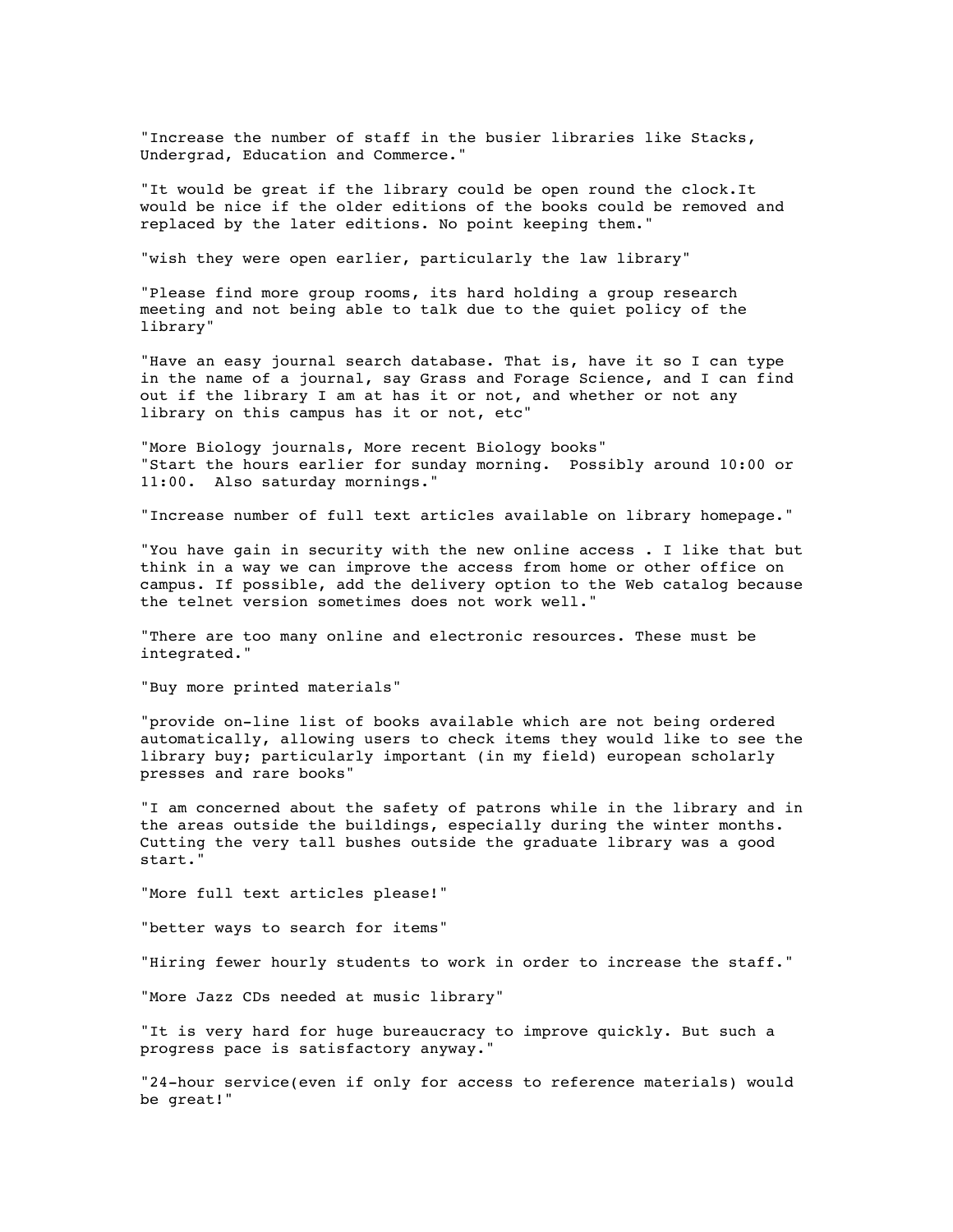"Get rid of the fluroescent lighting. Please switch to incandescent lighting."

"Being able to see listed what I have checked out is useful, so I appreciate that. Even more useful would be some kind of spontaneouslygenerated email message saying: \"The following books are now overdue...\" That's kind of above-and-beyond, I realize; still, it would be nice."

"There should be more computers for e-mail"

"1. carpet the music library 2. set more couches along the windows for people to study, read, etc."

"i like the Grainger library.The other libraries of UIUC should be like Grainger library."

"Please emphasize the quiet study areas as well as make sure to keep the group discussion areas under minimum level of sound"

"improve the magazine/newspaper database searches"

"Librarians that are somehow both very skilled in library researching and knowledgeable about speech and hearing sciences (SPSHS)."

"It would be nice to have more places where people can take a study break and grab something to eat or drink."

"Library should work 24-hours a day. I'd like to use it when there are very few people. Most of my friends have the same opinion."

"need more computers."

"Build more libraries, or expand the one's we have to accomodate the large number of students we have on this campus."

"There should definately be a place that is available to study after 1am"

"I think that there should be more computers and FULL TEXT online resources"

"Work out kinks of catalog; get Lexis/Nexis access; lengthen loan periods; reduce fines; speed up inter-library loan (sometimes two weeks or more); have more copies of important books; My main wish would be for Lexis-Nexis access; look into L-N Universe. It's virtually free for universities and goes over the Web. Northwestern has a terminal with regular access; that would be even better if we could get two or three (or even one) of those. I'm sure you could get a significant educational discount. It's a travesty that the third biggest library in the country fails to offer something so basic as a research tool. Wilson Databases is simply not good enough for sophisticated research projects."

"Quicker turnaround time on receipt of photocopies of articles (or chapters, etc.) not available at UIUC."